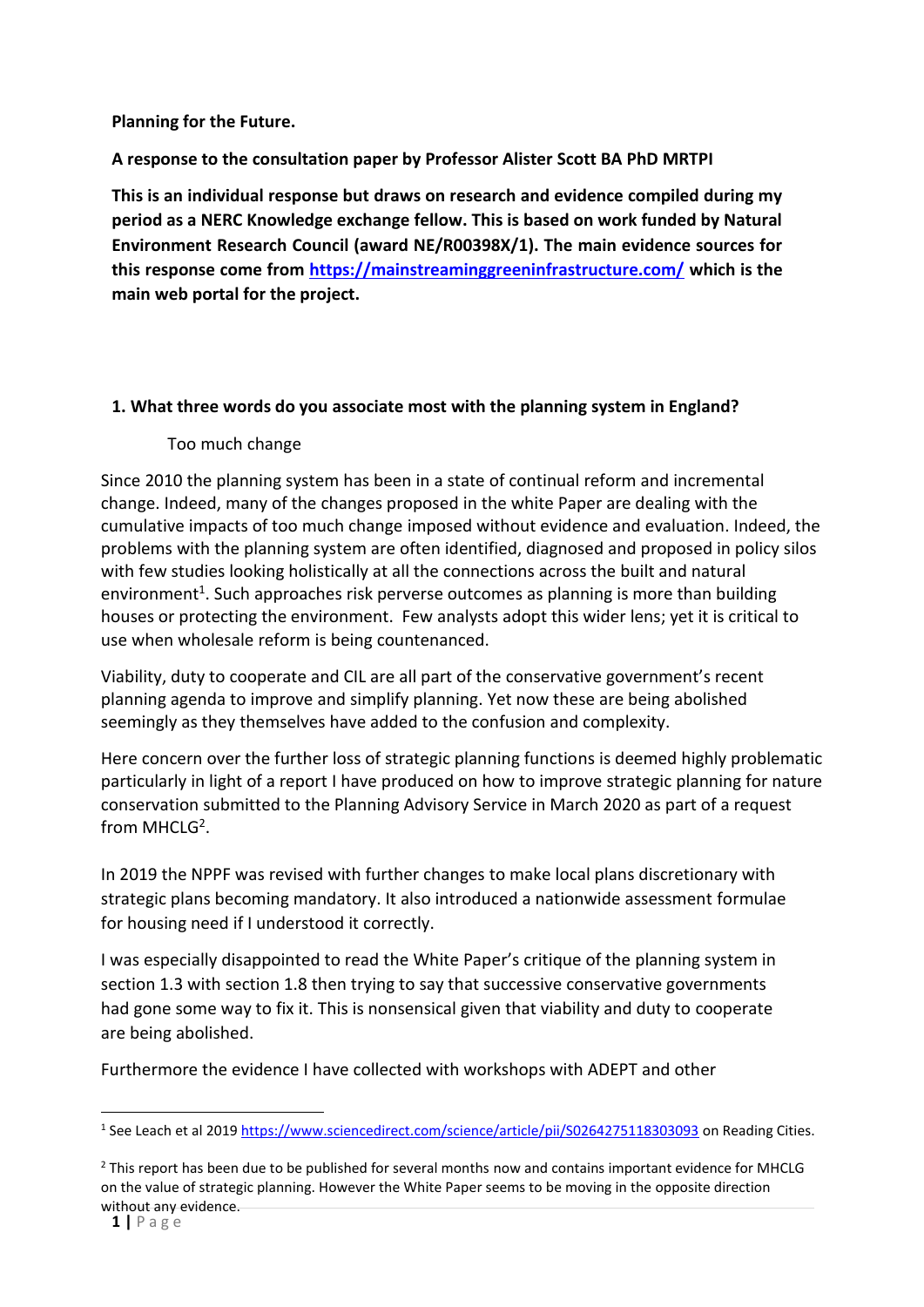Government and policy stakeholders tends to dispute that the problems are due to the planning system itself. The whole land market and development pipeline needs to be looked at as well as the political nature of some planning interventions. All too often the planning policy and permission part has been a convenient scapegoat. I believe that some of those currently experienced have more to do with the pace and scale of changes to planning made under the austerity agenda with limited evidence and evaluation and to build on the lessons learned. The RTPI report on resourcing planning<sup>3</sup> also emphasizes this. I also believe that "build build build" are also not the best three words to use with current planning reforms<sup>4</sup>.

There is a need to manage change to best advantage based on evidence; not change for its own sake. Change imposes huge burdens on planning authorities, particularly under austerity and declining staff resources and cuts. Consequently, there has been little chance to measure the impacts of changes introduced as within a few years more change is introduced. However, the CLG select committee NPPF 2 years on inquiry in 2014 signaled significant concerns that still apply today. These are reproduced below as it is my expert view that the White Paper fails also to address any of these points.

*"First, we must take steps to ensure that the planning system delivers the sustainable development promised in the NPPF. We should ensure that the same weight is given to the environmental and social as to the economic dimension; that permission is only given to development if accompanied by the infrastructure necessary to support it; and that the planning system places due emphasis on the natural environment.*

*•Second, all councils must move much more quickly to get an adopted plan in place: this will give communities increased protection against the threat of undesirable development. We call for a statutory requirement for councils to get local plans adopted within three years of legislation being enacted<sup>5</sup> .*

*•Third, we must address the complex issue of land supply. Provisions in the NPPF relating to the viability of housing land are leading to inappropriate development: these loopholes must be closed. There also needs to be clearer guidance about how housing need should be assessed. In addition, local authorities should be encouraged to review their green belts as part of the local planning process.*

<sup>&</sup>lt;sup>3</sup> <https://www.rtpi.org.uk/policy/2019/november/resourcing-public-planning/>

<sup>4</sup> Scott (2020) Is 'build build build' really the best way forward for England's planning system? [https://www.architectsjournal.co.uk/news/opinion/is-build-build-build-really-the-best-way-forward-for-](https://www.architectsjournal.co.uk/news/opinion/is-build-build-build-really-the-best-way-forward-for-englands-planning-system) [englands](https://www.architectsjournal.co.uk/news/opinion/is-build-build-build-really-the-best-way-forward-for-englands-planning-system)[planning-system](https://www.architectsjournal.co.uk/news/opinion/is-build-build-build-really-the-best-way-forward-for-englands-planning-system)

<sup>&</sup>lt;sup>5</sup> Note that this is only 6 months more than the current proposals.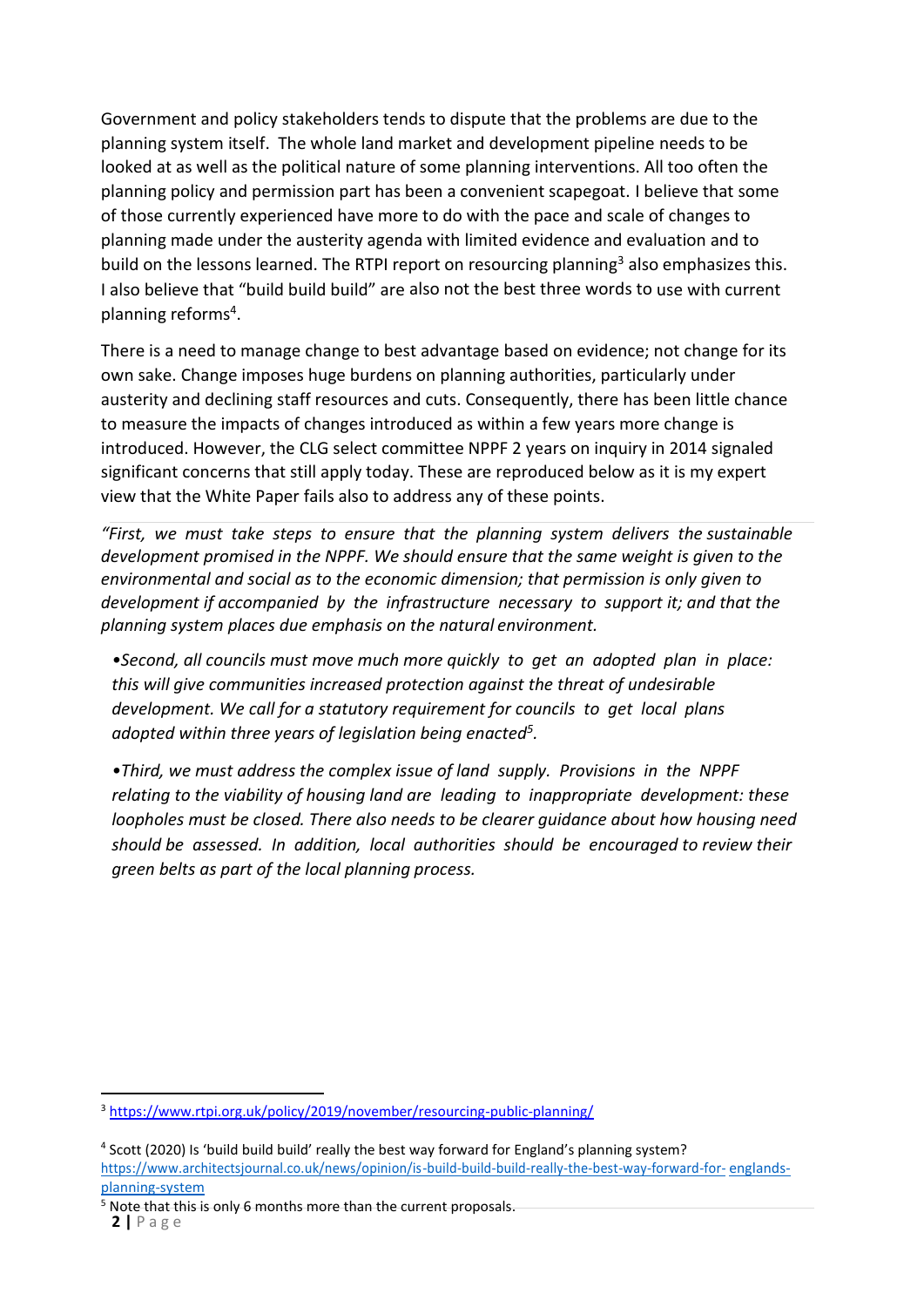*•Finally, changes should be made to ensure the NPPF gives greater protection to town centres. The internet has changed the way we shop; town centre planning policy must therefore evolve too. We call for an end to permitted development that allows shops and buildings used for financial and professional services to become homes without planning permission, a policy which is undermining the local planningprocess<sup>6</sup> .*

The recommendations were not accepted by the government in its response. Moreover, the development-led focus of the current white paper is confirmed in paragraph 2.1 where it states *"The starting point for an effective planning system is to establish a clear and predictable basis for the pattern and form of development in an area".* To me that is the wrong starting point; you surely need to start with a collective idea of what kind of places you actually want to create<sup>7</sup> . The fix on housing or development is vital but only forms part of the bigger picture. Once you have that you can start to address the three pillars. **The white paper does not really have in place that vision that provides the solid base upon which to metaphorically build the three pillars and that makes them quite vulnerable to collapse (continuing Boris Johnsons analogy of removing the asbestos from the roof).**

### **2(a).Do you get involved with planning decisions in your local area? [Sometimes]**

**2(b). Other** – I tend to focus my attention on getting involved with the local plan consultation process as this is currently where the key impact will be. It is unfortunate that most publics do not fully appreciate this and tend to get involved when planning applications come forward but within the plan led system by then it is too late. This does fuel widespread cynicism with attitudes of the public towards consultation with my own research finding that they have a view of why bother anyway<sup>8</sup>. The settlement plans and policies therein will largely predetermine the decisions despite claims made in this document about vague policies. The tests of soundness and need for deliverability help strengthen many local plans. They are vastly improved from the aspirational documents they once were and I feel the governments attacks on the local plan process fails to recognise this.

<sup>6</sup> CLG Select Committee (2014) Operation of the National Planning Policy Framework <https://publications.parliament.uk/pa/cm201415/cmselect/cmcomloc/190/190.pdf> Note also that work by Ben Clifford et al has been most influential here highlighting how permitted development has caused a sigficant decline in the quality of planning [https://www.rics.org/globalassets/rics](https://www.rics.org/globalassets/rics-website/media/knowledge/research/research-reports/assessing-the-impacts-of-extending-permitted-development-rights-to-office-to-residential-change-of-use-in-england-rics.pdf)[website/media/knowledge/research/research-reports/assessing-the-impacts-of-extending-permitted](https://www.rics.org/globalassets/rics-website/media/knowledge/research/research-reports/assessing-the-impacts-of-extending-permitted-development-rights-to-office-to-residential-change-of-use-in-england-rics.pdf)[development-rights-to-office-to-residential-change-of-use-in-england-rics.pdf](https://www.rics.org/globalassets/rics-website/media/knowledge/research/research-reports/assessing-the-impacts-of-extending-permitted-development-rights-to-office-to-residential-change-of-use-in-england-rics.pdf)

<sup>&</sup>lt;sup>7</sup> Scott 2020 Is Build Build Build really the best way forward for England's Planning System https://www.architectsjournal.co.uk/news/opinion/is-build-build-build-really-the-best-way-forward-forenglands-planning-system

<sup>&</sup>lt;sup>8</sup> Scott AJ (2011) Beyond the conventional: meeting the challenges of landscape governance within the European Landscape Convention; Journal of Environmental Management 92 (10), 2754-2762

**<sup>3</sup> |** P a g e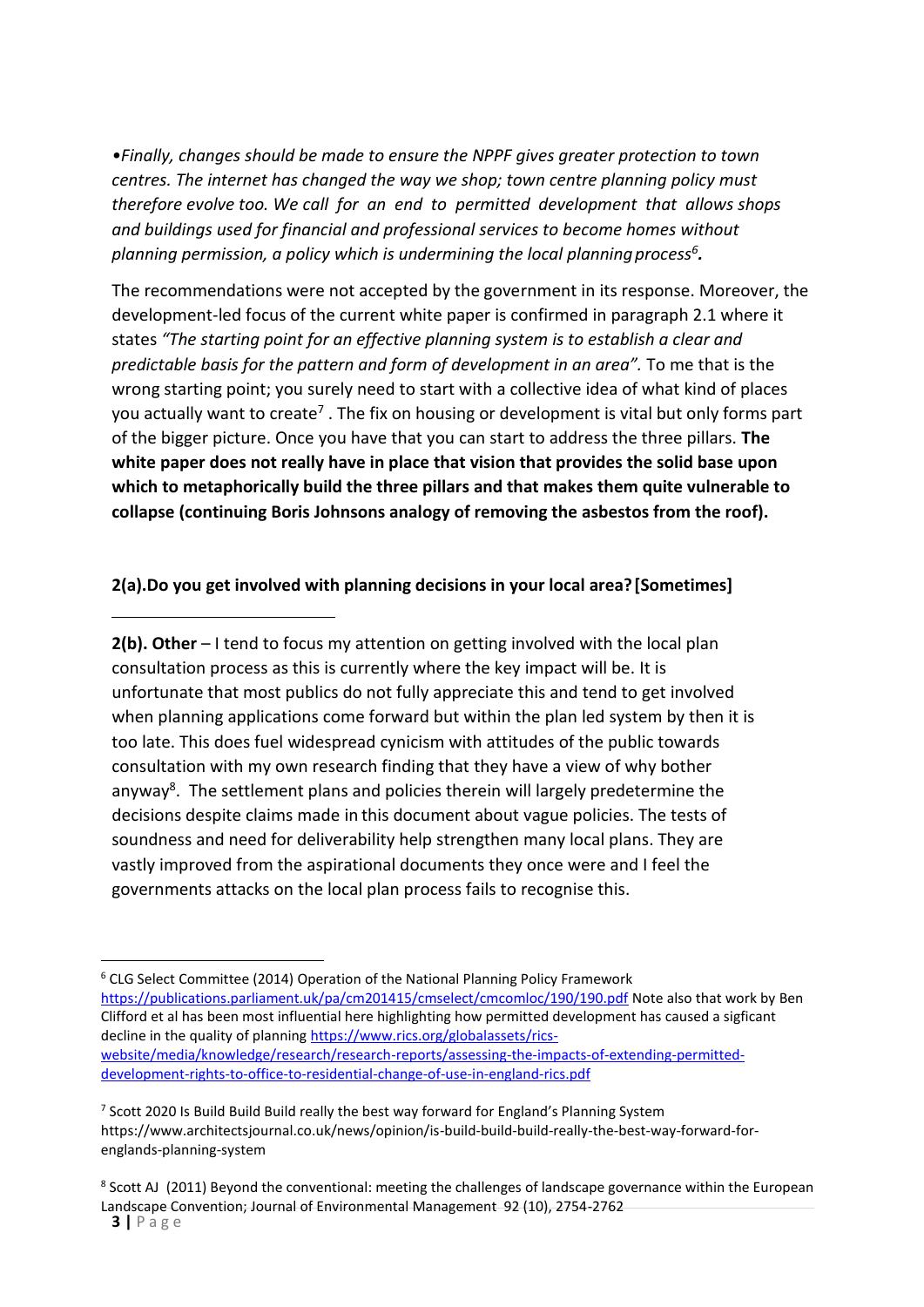# **3. Our proposals will make it much easier to access plans and contribute your views to planning decisions. How would you like to find out about plans and planning proposals in the future? [Other please specify]**

In principle I agree but not everyone has access to broadband and the need to ensure that all groups participate and are actually listened to is key. To help it may be useful for people to register with the LPA to find out about plans and indicate their preferred mode of access. I would be happy for all modes including paper to be available and deposited in libraries, community groups and other public places to ensure equality of access.

Key to me about access, however, is the language, visibility, accessibility and readability of plans that matter together with the need to move away from plans being seen as objection led. It should be about making responses. Plain English is important in planning to make it more understandable. The current fetish to PDFs is madness in the 21C and I am pleased to see more focus on E planning but it also has to be recognized that such files can be extremely large and in some areas that may be impossible to download.

## **4. What are your top three priorities for planning in your local area?**

Drawing from a recent workshop held with ADEPT<sup>9</sup> in January 2020, the key priority is to have first and foremost a (1) **shared vision** of the kind of places that we are trying to create. The White Paper is sadly lacking in an overall vision itself here. This needs to be based on a (2) sound and up to date **evidence base** so as to understand what success looks like. As part of that we need to understand how the planning challenges all link up and to try and diagnose them collectively rather than in our silos. So the (3) **health, biodiversity, climate change, social justice and economic challenges need to be seen together as part of a more holistic treatment plan**. However, all too often they are identified and diagnosed in different pillars, chapters or sectors and then treated separately leading to disintegrated development<sup>10</sup>. Thus planning should also be seen as part of the positive and equitable management of the built and natural environment rather than just as a restrictive tool. Here the lack of connection with sustainable development is a major concern.

## **5. Do you agree that Local Plans should be simplified in line with our proposals?**

At first glance this seems a good idea but the devil is in the detail.

First, I am concerned that throughout the white paper it is stated that local plans have vague and general policies. This is used to advance the case for their replacement. Some of this may be true but many of the policies in these plans are reworded from the NPPF as the white paper acknowledges. This repetition is problematic but also as Scott and Hislop (2020)

<sup>&</sup>lt;sup>9</sup> ADEPT is the Association of Directors of Environment, Economy, Planning and Transport [https://mainstreaminggreeninfrastructure.com/outputs-page.php?what-does-good-strategic-planning-for-nature](https://mainstreaminggreeninfrastructure.com/outputs-page.php?what-does-good-strategic-planning-for-nature-conservation-look-like-)[conservation-look-like-](https://mainstreaminggreeninfrastructure.com/outputs-page.php?what-does-good-strategic-planning-for-nature-conservation-look-like-)

 $10$  See Scott et al (2013) Disintegrated Development at the Rural Urban Fringe Disintegrated Scott (2011) : Reconnecting spatial planning theory and practice Progress in Planning 83 1-52 <https://www.sciencedirect.com/science/article/pii/S0305900613000214>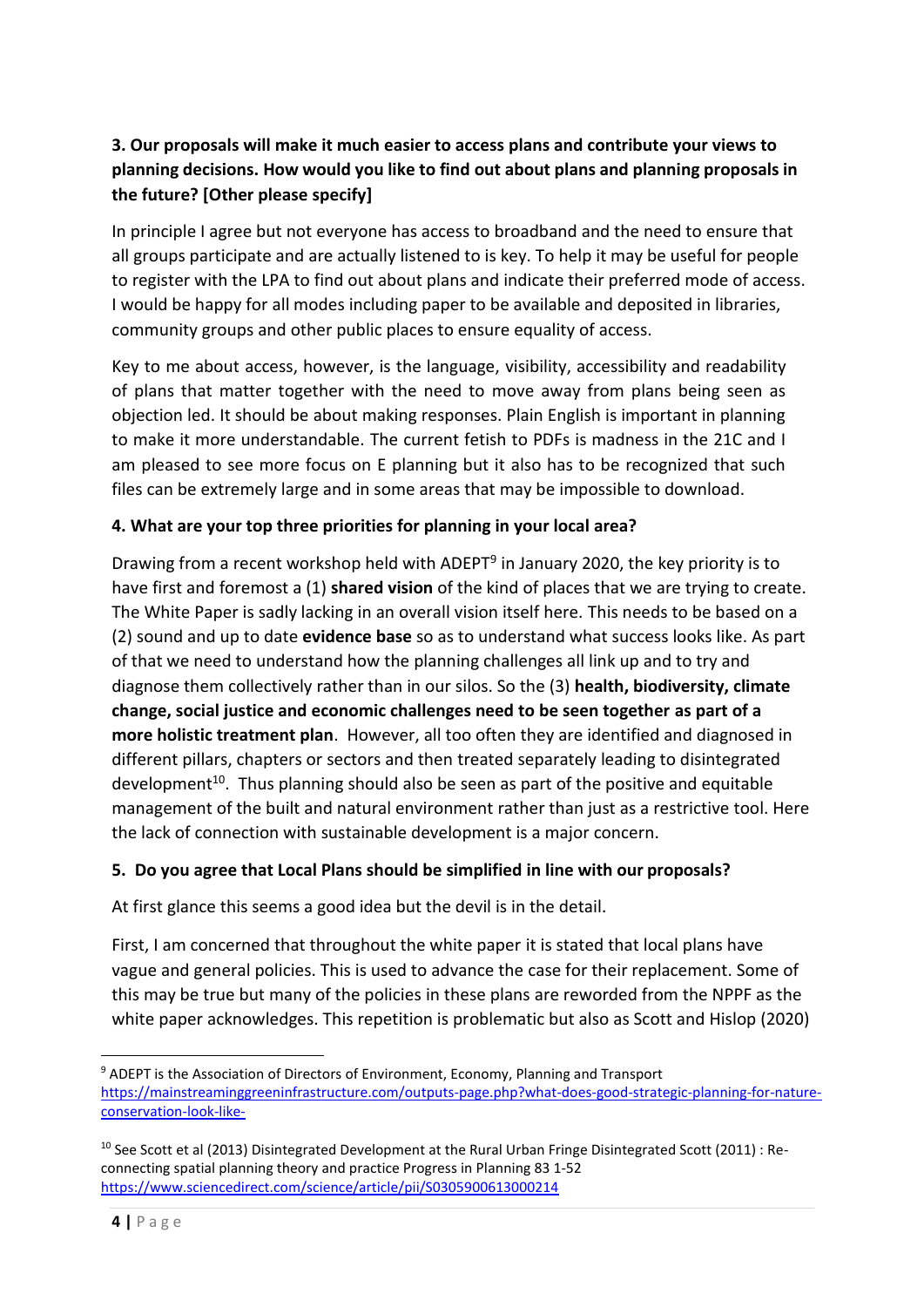found in their assessment of NPPF policy wording for green infrastructure there was vagueness and weak wording which led to its vulnerability<sup>11</sup>. We have also found evidence of strong policies in plans and also this ties with PINS reports where plans have been found sound. It needs to be acknowledged that the quality of local plans depends critically on following the NPPF which in itself is a key test of soundness that has to be passed.

However there is an inherent simplicity and attractiveness to this threefold type of division of areas for development, protection and regeneration. But it is those concepts which do not conveniently fit into these categories that can, all too easily, get sidelined. In existing local plans we are seeing the identification of strategic sites (growth areas) where most housing and industrial development will be delivered. So this zone is very much building from the present land use allocations. For the second zone, I do worry about the use of the term "gentle densification" which in itself is vague (something that is frowned upon in the white paper) and thus might mean very different things to a housebuilder as opposed to an ecologist.

In par 2.8 areas of flood risk are rightly excluded but under climate change it is equally important to recognize areas of water scarcity also. These impact on many parts of England where currently active housebuilding is going on $^{12}$ .

The areas of protection seem to cover only statutory designations with the addition of green belts and local wildlife sites with no mention given to local landscape designations and wider countryside which is valued. I would assume the term non statutory sites might be a better more inclusive term<sup>13</sup>. However this fails to take into account the role of green networks of green infrastructure which may permeate out/around both non-green belt and green belt areas and provide important greenspace vital for delivery of ecosystem services such as climate change mitigation; health and well-being as evidenced through Covid 19. It is unclear to me how landscape-scale concepts championed under the Lawton review<sup>14</sup> fit into this three-fold zoning proposal and I would argue that we need to see the environment as an asset that indeed is part of an environmental growth agenda. There is a risk of perpetuating the fallacy that protection is somehow anti-development<sup>15</sup>. Perhaps the answer here is to consider a wider and more strategic landscape scale zone which coincidentally may help with the replacement of the duty to cooperate.

<sup>14</sup> Lawton Review

 $11$  5 Scott and Hislop (2020) What does good green infrastructure policy look like <https://www.interregeurope.eu/perfect/news/news-article/9015/what-does-good-gi-policy-look-like/>

<sup>12</sup> [https://www.theguardian.com/environment/2019/mar/18/england-to-run-short-of-water-within-25-years](https://www.theguardian.com/environment/2019/mar/18/england-to-run-short-of-water-within-25-years-%20environment-agency)[environment-agency](https://www.theguardian.com/environment/2019/mar/18/england-to-run-short-of-water-within-25-years-%20environment-agency)

<sup>&</sup>lt;sup>13</sup> See my own work on these sites in Wales and Scotland Scott AJ and Bullen A (2004) Special Landscape Areas: Conservation or Cosmetics Town Planning Review 75 (2) 205-230 and Scott, A.J. and Shannon P. (2007) Local Landscape Designations in Scotland: Opportunity or Barrier to Effective Landscape Management? Landscape and Urban Planning. 81, 257-269

https://webarchive.nationalarchives.gov.uk/20130402170[324/http://archive.defra.gov.uk/environment/biodi](http://archive.defra.gov.uk/environment/biodi) versity/documents/201009space-for-nature.pdf

<sup>&</sup>lt;sup>15</sup> See Scott and Hislop (2020) What does good green infrastructure policy look like

<https://www.interregeurope.eu/perfect/news/news-article/9015/what-does-good-gi-policy-look-like/>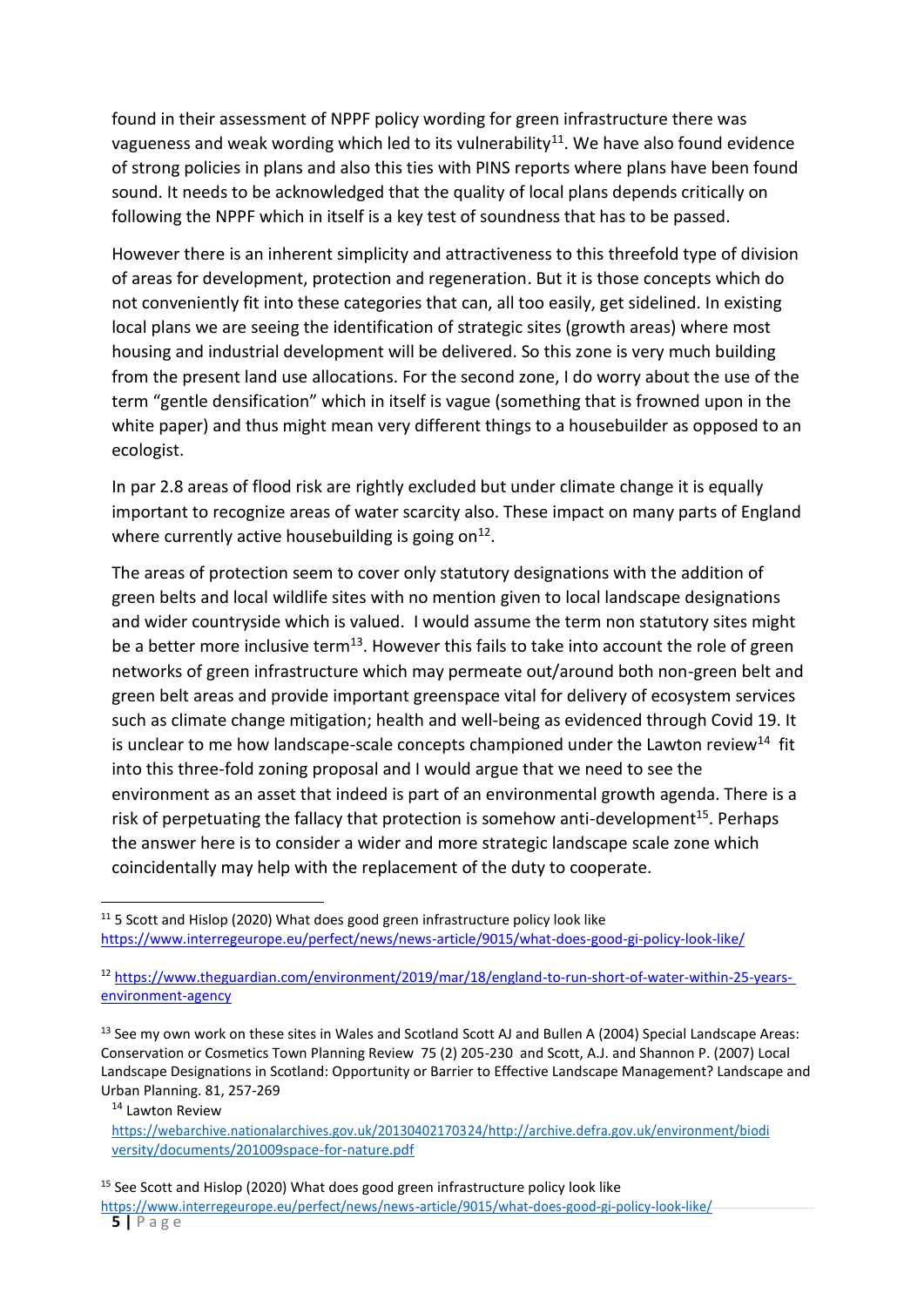## 6. **Do you agree with our proposals for streamlining the development management content of Local Plans, and setting out general development management policies nationally?**

Within paragraph 2.13 there is the idea that current policies in local plans are vague and generalised and tend to duplicate the NPPF. This is problematic given the increased reliance on NPPF to provide the policy context. The very vagueness that the White Paper criticises stems in part from the vagueness inherent in the NPPF. This needs to be addressed in the proposed review this autumn. However the focus on density, scale and height limits in the White Paper neglects the wider context of a development in terms of the green infrastructure requirements and wider landscape impact. Here the value of the Building with Nature Standards framework<sup>16</sup> might be useful to factor in here so as to ensure that this part of the development jigsaw is not just an afterthought but an integral part of the design. Furthermore the tool developed by myself and Hislop to test the strength of policy might be usefully adapted for the national standard policies particularly in light of the assessment we carried out for the NPPF.<sup>17</sup>

<sup>&</sup>lt;sup>16</sup> Building with Nature<https://www.buildingwithnature.org.uk/how-it-works>

<sup>17</sup> [https://mainstreaminggreeninfrastructure.com/project-page.php?green-infrastructure-planning-policy](https://mainstreaminggreeninfrastructure.com/project-page.php?green-infrastructure-planning-policy-assessment-tool)[assessment-tool](https://mainstreaminggreeninfrastructure.com/project-page.php?green-infrastructure-planning-policy-assessment-tool)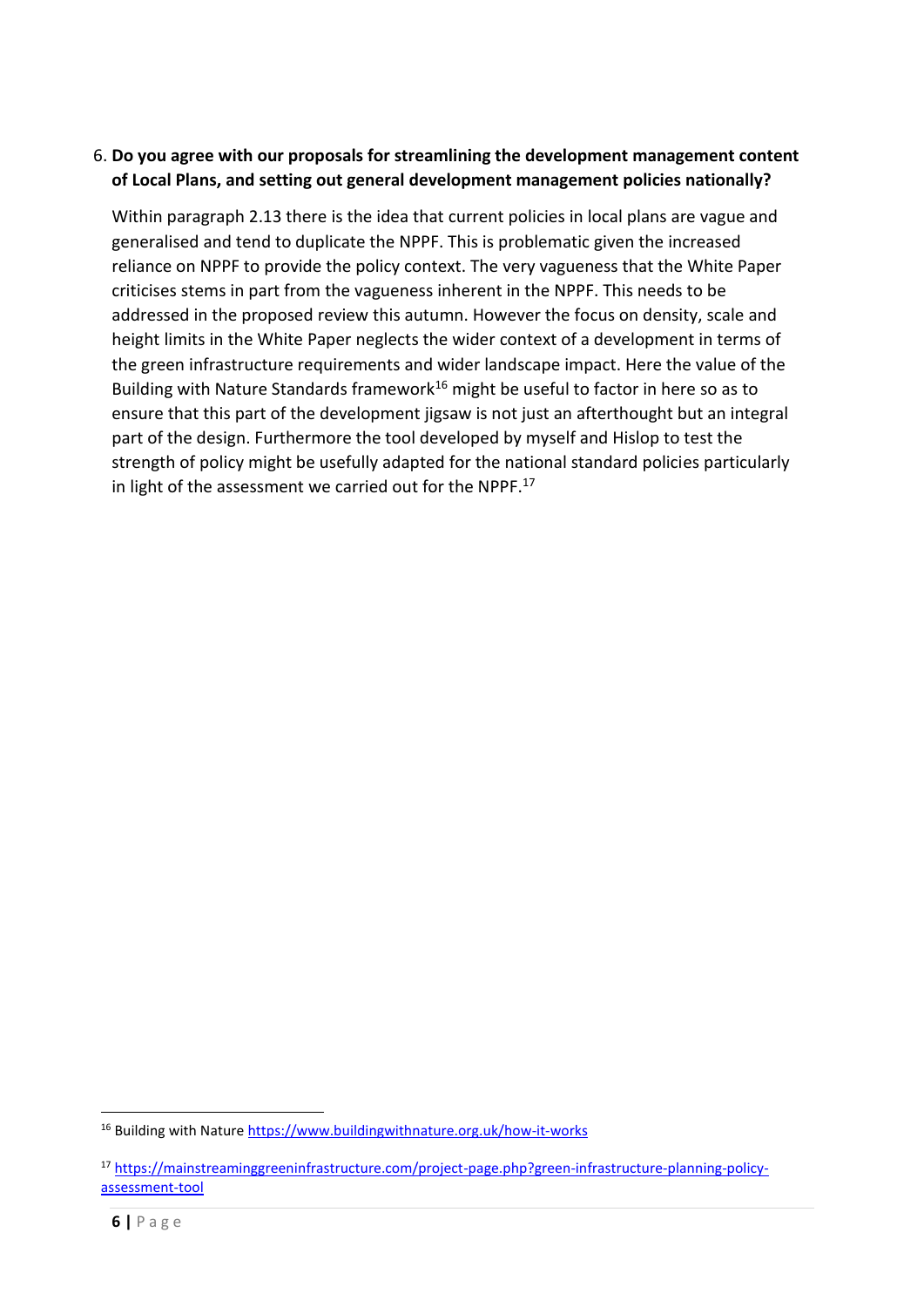Par 2.14 "*The crucial role in producing required design guides and codes to provide certainty and reflect local character and preferences about the form and appearance of development*" also raises many more questions than answers. What do design codes look like; is the wording absolute ; (might, should must). How should LPAs resource such collective inputs with existing staff and resources. To me the design codes should be prepared with the local plan as integral parts of the local plan and not separated as bolt-ons. Otherwise this will dilute the SD golden thread that should run through these white paper reforms but is conspicuous by its absence. In my view there is an opportunity space to still have strong and evidence based policies that are part of the design codes. The separation within the white paper (par2.16) is not helpful here.

It is also very difficult to comment on proposals as in par 2.15 for machine reading of policies and codes when a planning assessment necessarily involves more than reading words used. Here the integration of assessments and plans is key and I worry that some of the professional skills of planners are being bypassed here for the false economy of time relying on as yet unproven software platforms. The problems of algorithms hardly needs rehearsing here.

**7(a). Do you agree with our proposals to replace existing legal and policy tests for Local Plans with a consolidated test of "sustainable development", which would include consideration of environmental impact?**

## No

I did feel that the tests of soundness were a useful way of testing a plan across England for consistency. I also feel that some of the core claims within the white paper should be used to create a revised test of soundness. **For example, around the concepts of social justice, effective participation (not just involvement), beauty, environmental limits , climate change** etc.

However, the loss of SEA/SA process is worrying. Currently within the white paper there is no definition of SD advanced. It is thus unclear what this balanced and fast track assessment process will look like. Indeed there is nothing on what this will look like yet we are being asked to approve it on trust? The white paper criticizes vagueness of local plans but then generates vagueness in far greater extent. To me the SEA/SA process has not been used in the manner it should have been. Quite rightly the paper criticizes the often huge documents that produced as a self justifying exercise. Rather than use the assessment to help build better plans, it was often used to justify a chosen plan retrospectively<sup>18</sup>. Like any tool it is how it is used that is key. Again there is an inherent attractiveness of simplifying a complex

 $18$  See critique by levett and therivel and also examples of good practice.

<https://www.rtpi.org.uk/research/2018/january/strategic-environmental-assessment-seasa-for-land-use-plans/> work also undertaken by myself as part of the UKNEAFO has shown how this can work more effectively. <https://neat.ecosystemsknowledge.net/SEA-tool.html>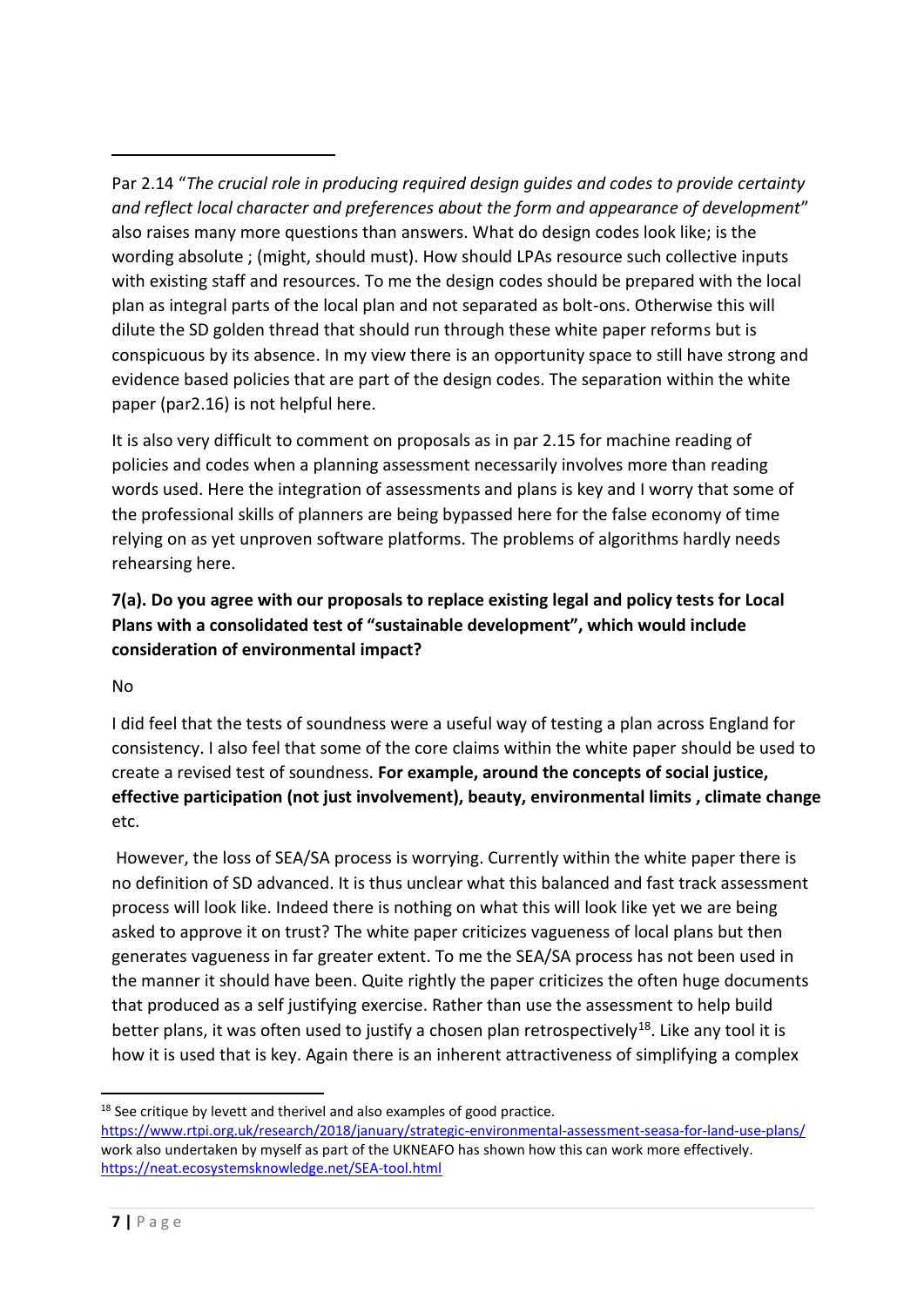system which is often more akin to a box ticking burden than something that helps build better plans. Herein lies the problem in my mind; the assessment process is seen as a burden to be reduced rather than as a process that can build better outcomes. Work undertaken by Scott et al (2014) on mainstreaming ecosystem services into the SEA process helped identify how this might be addressed $^{19}$ .

## **7(b). How could strategic, cross-boundary issues be best planned for in the absence of a formal Duty to Cooperate?**

This is a big area of concern for me given the lack of strategic planning proposals in the white paper itself. To me the loss of strategic planning in 2010 was a grave mistake with again its abolition based on ideological principles rather than any evidence or evaluation. The replacement Duty to Cooperate was a political fudge but again I am not aware of any systematic evaluation of the DTC thus far and its abolition without a suitable replacement vehicle proposed threatens to consign strategic planning further into the margins. Yet to me it is working within this bigger strategic planning picture that offers the solution to many of our current "wicked" problems associated with climate change, biodiversity, health and well being and post Covid economic recovery. The lack of emphasis on strategic planning is a major critique that runs through the white paper. There is a focus on looking inwards rather than to collaboration and joint problem solving. **I have produced a report for the Planning Advisory Service as part of a contract on strategic planning,. My focus was on nature conservation but that in itself failed to appreciate that strategic planning should not be siloed. I recommend to MHCLG this report which I believe you commissioned. A draft is available on request subject to approval from the Planning Advisory Service.** 

The focus of the white paper is on local plans (good). But the NPPF (2019) removed the core status of local plans to be replaced by strategic plans so I am a little confused by this U turn. Where do strategic plans fit into this reformed planning system?

The DTC played an important role for Local Planning Authorities to discuss matters of strategic importance. However, this was poorly implemented in my view, focused on housing and employment growth to the exclusion of just about everything else. The South Downs provides an important exception here<sup>20</sup>. However, good planning requires local authorities to work together. In particular, the environment fails to respect administrative boundaries as evidenced by climate change, COVID-19, green infrastructure and biodiversity. Thus water catchments where flooding/drought issues arise demand more attention via good water resource management as work shows under the NERC funded ICASP Integrated catchments project in West Yorkshire.<sup>21</sup> Recent work on improving

<sup>&</sup>lt;sup>19</sup> Scott et al 2014 The NEAT tree UNEPWMC

https://neat.ecosystemsknowledge.net/pdfs/strategic\_environmental\_assessment\_ecosystem\_proofed\_tool. [pdf](https://neat.ecosystemsknowledge.net/pdfs/strategic_environmental_assessment_ecosystem_proofed_tool.pdf)

<sup>&</sup>lt;sup>20</sup> Scott et al (2018) Mainstreaming ecosystem science in spatial planning practice: Exploiting a hybrid opportunity space<https://www.sciencedirect.com/science/article/pii/S0264837716306421>

**<sup>8</sup> |** P a g e <sup>21</sup> ICASP<https://icasp.org.uk/> See also work by CIRIA on Delivering better water management through the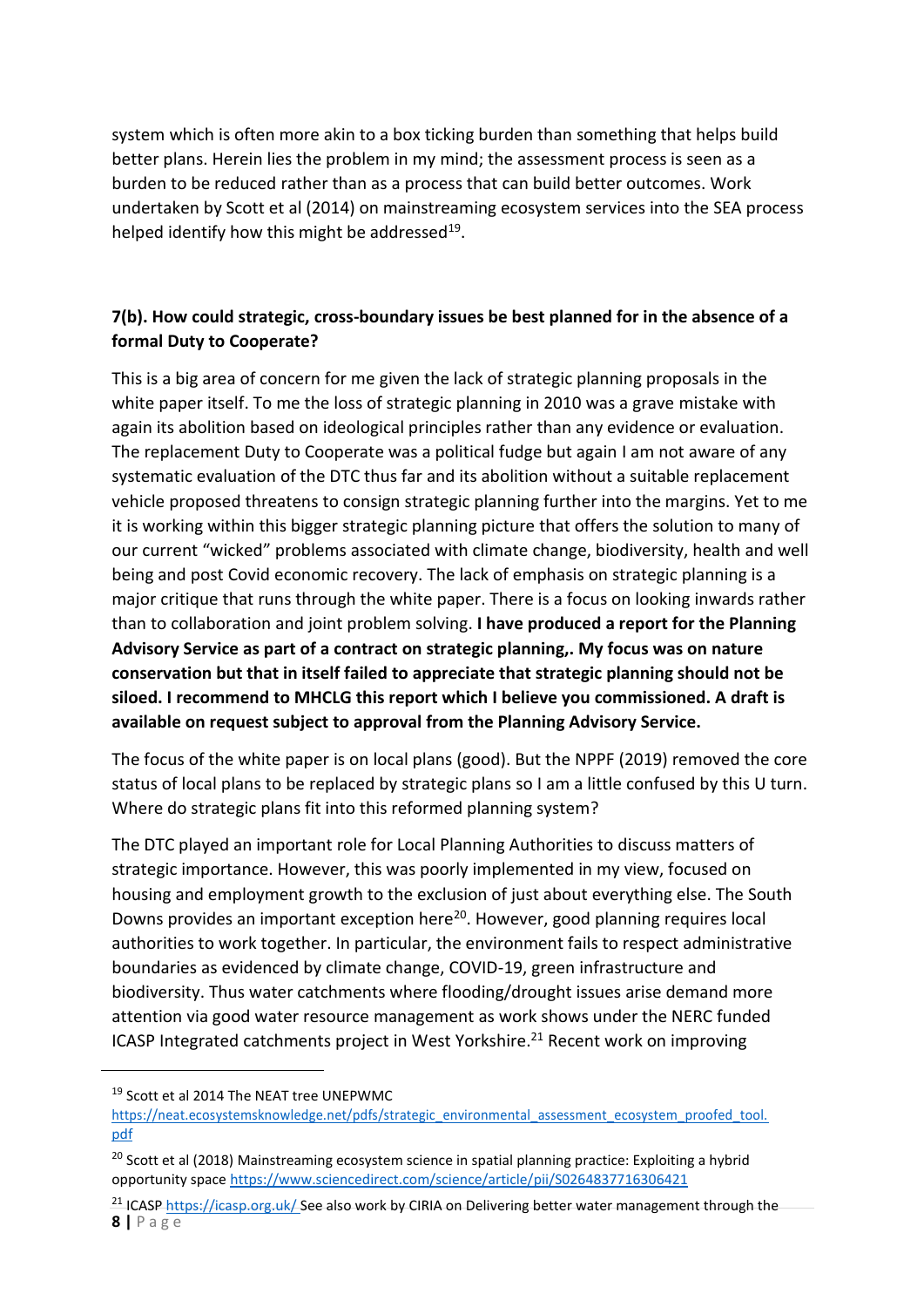strategic planning for Nature Conservation (in press) made an number of recommendations. Given their significance they are reproduced here.

## *"7.1 Strategic Planning is a process and an outcome.*

*It is recommended that combined/local authorities focus equally on the process by which strategic planning takes place as much as the outcome. In so doing, provision needs to be made for up-front investment to manage a deliberative participatory process involving partnership building and securing the necessary representation and commitment from all key interests. Allied with this it is important that strategic planning for nature conservation does not take place in its own silos but is situated within a much wider cross policy dialogue.*

## *7.2 Mainstreaming the natural environment in strategic planning*

*It is recommended that combined/local authorities make greater efforts within the strategic planning process to mainstream nature conservation interests moving away from reliance on their environmental credentials alone to highlight, through their evidence bases, their contribution to delivering economic , community and health and well-being benefits. Plans should have strong and positive environmental references and policies outside the environment chapters. Climate change and biodiversity decline provide powerful political hooks to enable this.*

## *7.3 Nature conservation as a strategic issue within Duty to Cooperate*

*Building on 7.2, it is recommended that combined/local authorities use the opportunities provided by biodiversity and climate change hooks to strengthen the case for explicit inclusion within duty to cooperate discussions and associated statements of common ground. Here the goal is to secure environmental priorities and opportunities into the strategic planning process at the outset.*

## *7.4 Strategic planning for nature needs to be strategic; working at the landscape scale*

*The RTPI (2015) recognised the need for strategic planning to be strategic and work across boundaries so as to avoid duplication. It is recommended that combined/local authorities use the landscape-scale as the focus for framing and bounding nature conservation evidence and issues making these sources open access within more publicly accessible interactive maps. It is also important that ALL the ingredients of landscape scale; spatial, multifunctional, temporal, governance and emotional are used collectively in the strategic planning process to inform DTC and other tools.*

### *7.5 Strategic planning works best with bundles of tools and strong governance*

*There are many tools to help deliver strategic planning outcomes. It is recommended that combined/local authorities focus on bundles of tools rather than rely on one tool as a magic bullet to achieve their outcomes. Here combining regulatory, incentives and participatory* 

planning system (C787F[\)https://www.ciria.org/ItemDetail?iProductCode=C787F&Category=FREEPUBS](https://www.ciria.org/ItemDetail?iProductCode=C787F&Category=FREEPUBS)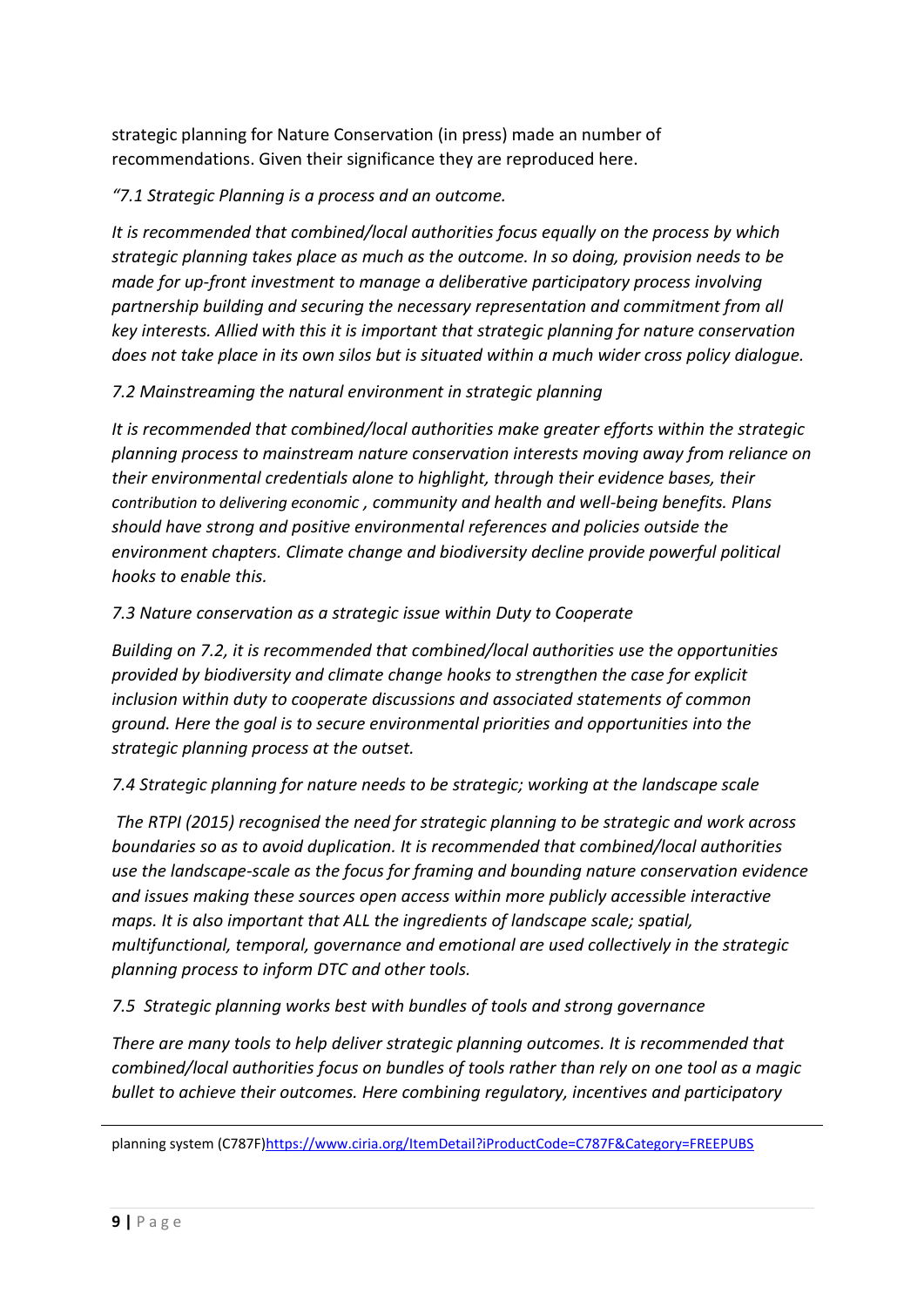*tools produce the most resilient outcomes. However, this needs a strong governance framework that can unite disparate and competing interests across political divides. In particular natural capital assessments, ecosystem assessment opportunity mapping, biodiversity net gain, community infrastructure levy, impact assessments and wider payment for ecosystem services schemes were identified as suitable candidates for closer scrutiny and use in combination as strategic tools.*

## *7.6 Harvesting the growing environmental vocabulary*

*There is a rapid growth in new nature conservation concepts which poses significant challenges for combined/local authorities to respond in a fast-changing policy environment with limited resources. Currently natural capital features most prominently but it is important for strategic planners to understand how ALL these concepts relate to each other and to translate them into effective policies which effectively support each other. Crucially, policies should be framed positively with strong wording with associated guidance to help their implementation.*

## *7.7 Monitoring success*

*Within a strategic planning process there is an urgent need for effective long term monitoring of policy interventions. Combined/local authorities need to ensure enough resource to do this. There is also a role of Research Councils and other funders to resource long term monitoring programmes"<sup>22</sup>* .

I still feel that the DTC has a valid role and thus should be better incorporated within existing natural regional planning related to catchments. Currently there are already catchment management groups in place (in response to the Water Framework Directive) and it makes sense to take a catchment based-perspective given extreme nature of our weather events and natural geographies would create useful integration of housing, economy and environment in a way that the current LEPS and LNPS<sup>23</sup> does not. A return to regional planning would be seen as politically unacceptable given their "pickling" in 2010 and thus using catchments would help local authorities tackle water management , climate change and other issues within new geographies. I would argue that such plans would be strategic overlays and would not just be environmental however.

## **8 (a). Do you agree that a standard method for establishing housing requirements (that takes into account constraints) should be introduced**?

### **Other**

Is there not already a standard method already introduced in the NPPF (2019) for this<sup>24</sup>. I

<sup>&</sup>lt;sup>22</sup> Scott AJ (2020) Improving Strategic Planning for Nature Conservation, March 2020

<sup>&</sup>lt;sup>23</sup> LEPS (Local Enterprise Partnerships) and LNPS (Local Nature Partnerships)

<sup>&</sup>lt;sup>24</sup> MHCLG (2019)<https://www.gov.uk/guidance/housing-and-economic-development-needs-assessments> Further clarified by Barton Willmore [http://www.bartonwillmore.co.uk/Knowledge/Intelligence/2019/New-](http://www.bartonwillmore.co.uk/Knowledge/Intelligence/2019/New-PPG-clarifies-methodology-for-assessing-housin)[PPG-clarifies-methodology-for-assessing-housin](http://www.bartonwillmore.co.uk/Knowledge/Intelligence/2019/New-PPG-clarifies-methodology-for-assessing-housin)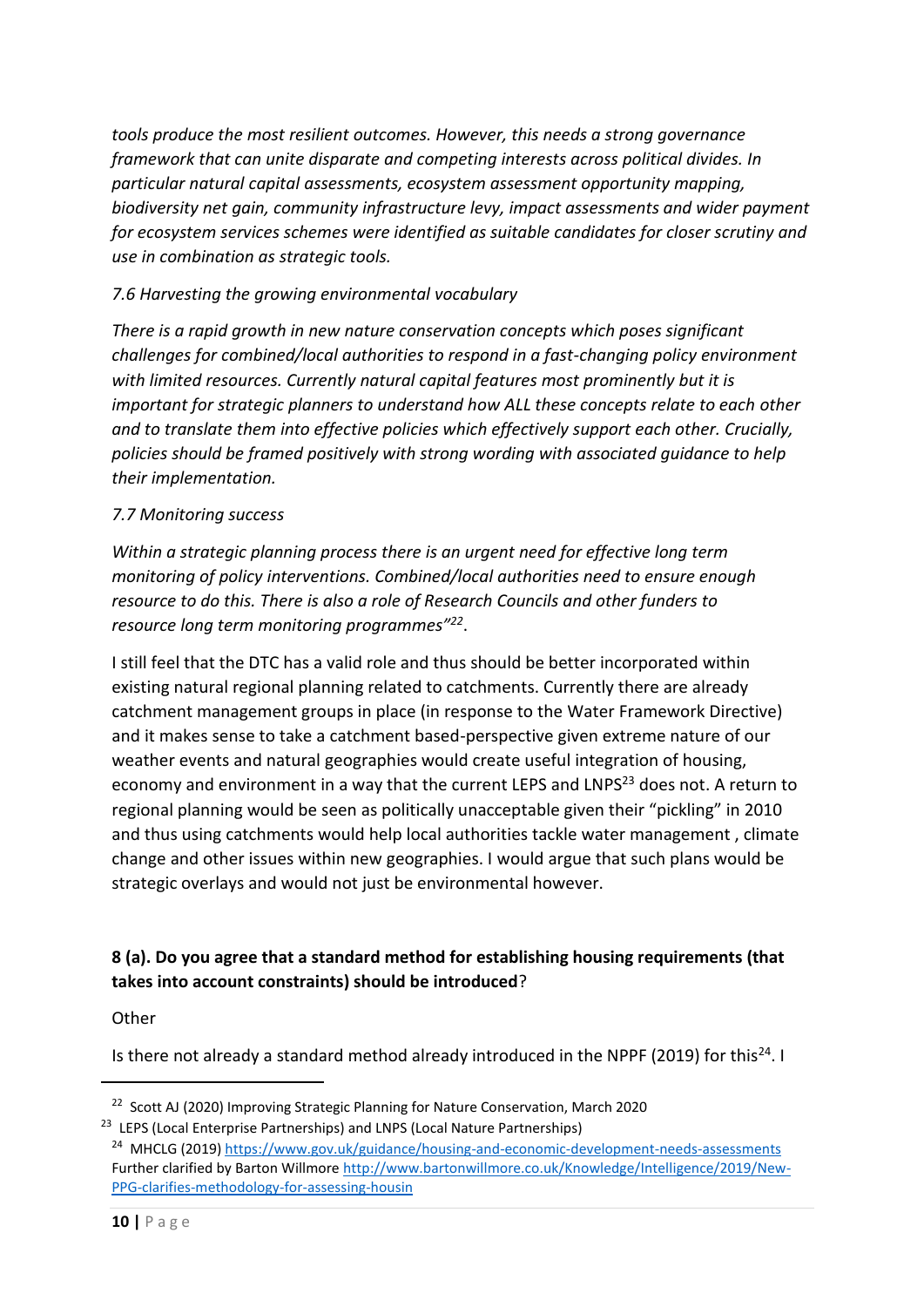am confused here but the principle of a standard method that takes into account constraints and also opportunities is welcome. I observed many LPAs having to defend their own methods at local plan inquiry, causing huge delay and creating an adversarial nature to the plan which had huge implications if method was found problematic.

The figure of 300, 00 homes annually is stated in the White Paper without sufficient evidence of the need. However, I would argue that the figure should be broken down to targets for types of housing need. So for social housing, executive housing, retirement housing, first time housing and even council housing. This would be really helpful as an absolute number can often hide more than it reveals and we need to build the right types of houses in the right places; not just meet a quantity metric.

# **8(b). Do you agree that affordability and the extent of existing urban areas are appropriate indicators of the quantity of development to be accommodated?**

I do not. The concept of environmental limits needs to be recognized as well. Here this goes beyond simple flood risk to include measures of water scarcity and other environmental and health and well-being factors. Indeed the Oxford Canmbridgeshire Arc<sup>25</sup> would be problematic here if such measures were introduced given the extra development in areas of water scarcity. **We are creating future problems by building in the wrong places.** Here the quality of homes being built and their connection with supporting infrastructure and services is key and often disintegrated. Unfortunately the government sanctioned rise in permitted development has exacerbated this problem.

# **9(a). Do you agree that there should be automatic outline permission for areas for substantial development (Growth areas) with faster routes for detailed consent?**

Not sure**.**

There is value in having these simplified planning zones which can attract developers in but it is still equally important that there are provisions for high quality green space in such areas given the dangers for high densification and poor quality here. We do not want to prevent people living here having access to good quality greenspace and other vital community infrastructure and services that make places work**.** Hence the design codes need to ensure that there is also quality built in and that beauty isn't something for elsewhere. There is also a need within growth areas to have a SD led approach where the economic, social and environmental aspects are still delivered and considered from the start. I favour here local development orders as the principal delivery vehicle.

It is important to recognize that growth areas as currently conceived mention brownfield sites and some of these are important for nature conservation.

 $25$  This was referenced in a NERC workshop held in London in January 2020 <https://mainstreaminggreeninfrastructure.com/outputs-page.php?strategic-planning-for-nature-conservation>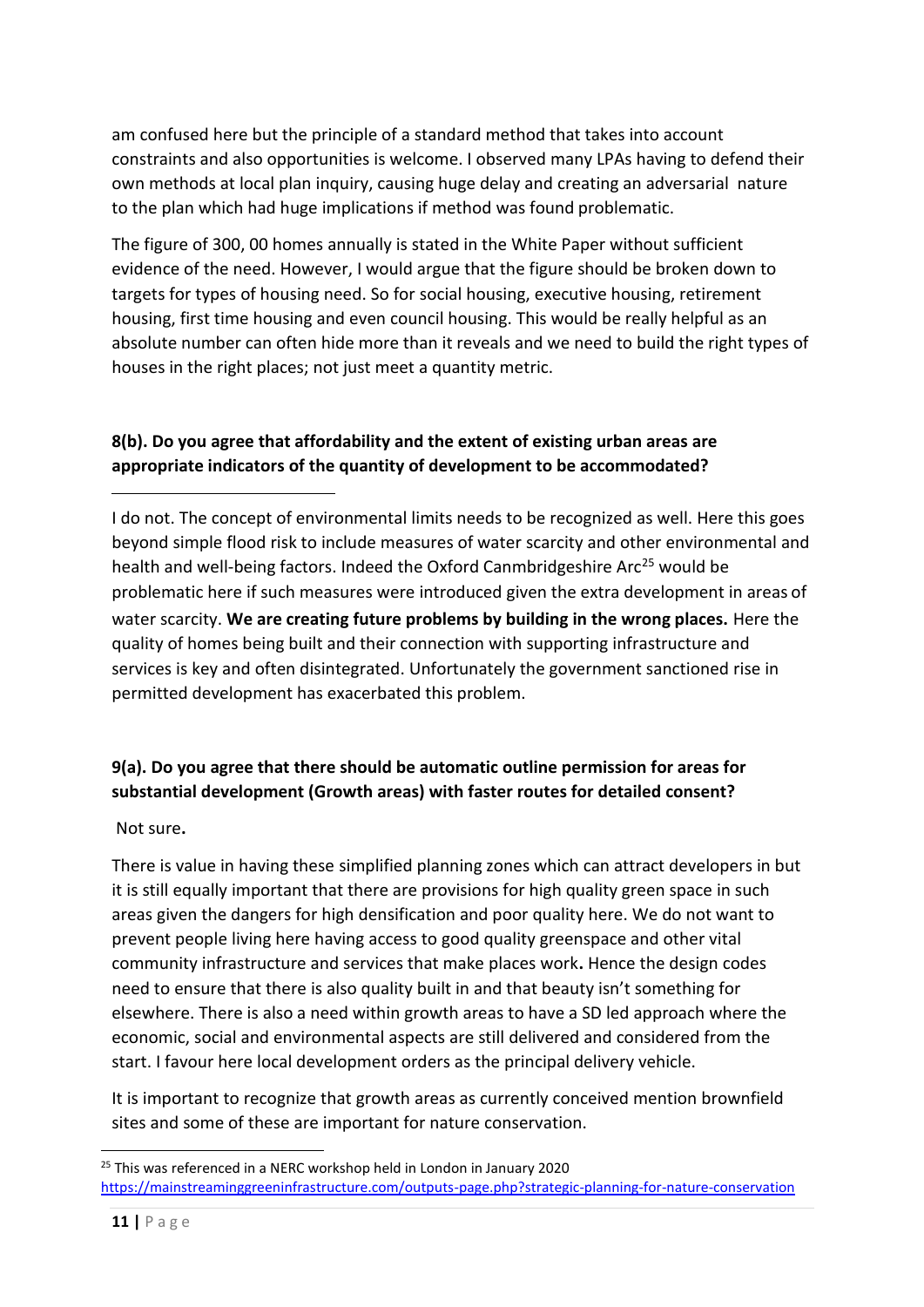# **9(b). Do you agree with our proposals above for the consent arrangements for Renewal and Protected areas?**

### Not sure.

Similar concerns here as to 9a. The design codes would need to have clear criteria of what needs to be met. The avoidance of vague terms like "gentle densification" is a must.

For protected areas in paragraph 235 isn't permitted development brought back into full planning matters anyway. I think it should be given the scale of permitted development extensions recently announced and the evidence provided by Clifford et al (2020) $^{26}$ .

## **9(c). Do you think there is a case for allowing new settlements to be brought forward under the Nationally Significant Infrastructure Projects regime?**

This should surely depend on the size of the scheme but presently I am concerned by the different planning regimes that seem to fragment our planning system. It can also change the goalposts of local accountability and decision making.

## **10. Do you agree with our proposals to make decision-making faster and more certain?**

#### No

This might be acceptable for development management processes given the focus now on the local plan. Cleary if the plan had identified these zones beforehand as proposed in a truly plan led system then quite rightly there needs to be limited engagement over the merits of the development. But here you have to rely on the design and other environmental codes being fit for purpose and having had the necessary community input . I do agree having a technology based system that enables people to navigate plans and applications more visually is long overdue however.

The trouble which has not been identified in this planning reform process is how the focus of protest and opposition will be transferred to the local plans and the different codes (which are supposed to be community driven), given their impacts. Seemingly the white paper wants there to be word leading consultation process (which also costs time and money) but to fit in with a tight timescale for production. I cannot square this circle particularly given the legal right for people to have a say on how such plan might affect them through the provisions in the Aarhus Convention<sup>27</sup>. Subsequent legal and judicial reviews will mean that some of these plans will face huge delays that make a mockery of the 30 month timescale highlighted. I am not sure the government have recognized the full

<sup>&</sup>lt;sup>26</sup> Clifford et al (2020) Research into the quality standard of homes delivered through change of use permitted development rights

[https://assets.publishing.service.gov.uk/government/uploads/system/uploads/attachment\\_data/file/902220/](https://assets.publishing.service.gov.uk/government/uploads/system/uploads/attachment_data/file/902220/Research_report_quality_PDR_homes.pdf) [Research\\_report\\_quality\\_PDR\\_homes.pdf](https://assets.publishing.service.gov.uk/government/uploads/system/uploads/attachment_data/file/902220/Research_report_quality_PDR_homes.pdf)

<sup>&</sup>lt;sup>27</sup> Aarhus Conventio[n https://www.unece.org/env/pp/treatytext.html](https://www.unece.org/env/pp/treatytext.html) this matters as there is a legal right for the public to have been consulted upon and listened to. Trying to bypass this.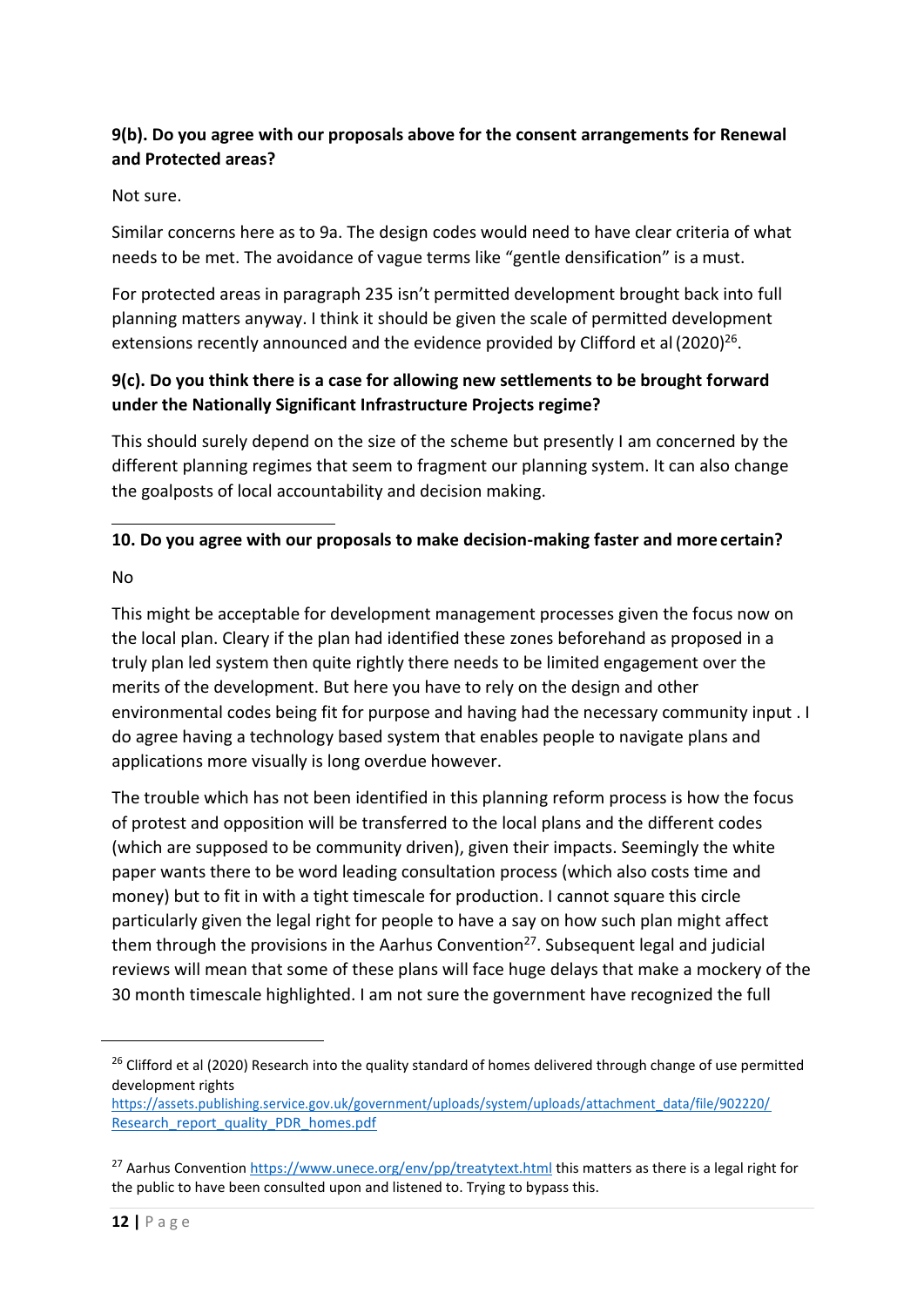provisions and obligations of the Aarhus Convention here. This is made worse by the loss of the impact assessment.

### **11. Do you agree with our proposals for accessible, web-based Local Plans**

Yes I do but with one serious reservation. The move towards E planning is long overdue and welcome BUT the resource implications of such a scheme are tremendous. Whilst pilots have been undertaken, there is real concern how resource strapped planning authorities might cope.

Moreover, there are concerns about the roll out of such software and its reliability and cost and effectiveness . There have been other high profile IT disasters. I hope we have learnt the lessons<sup>28</sup>. Furthermore, it must be recognized that not everyone is able to access resources on-line and adequate provision must be made for them. For some this could be to provide access at libraries and community groups who have IT resources.

## **12. Do you agree with our proposals fora 30 month statutory timescale for the production of Local Plans?**

#### **No**

The trouble which has not been identified in this planning reform process is how the focus of protest and opposition will be transferred simply to the new local plans and the different codes (which are supposed to be community driven) given their impacts. Seemingly the white paper wants there to be word leading consultation process (which also costs time and money) but to fit in with a tight timescale for production. I cannot square this circle particularly given the legal right for people to have a say on how such plan might affect them through the provisions in the Aarhus Convention . Subsequent legal and judicial reviews will mean that some of these plans will face huge delays that make a mockery of the nice timescale highlighted. I am not sure the government have recognized the full provisions and obligations of the Aarhus Convention here**.** (this is part repetition of point 10)

# **13(a). Do you agree that Neighbourhood Plans should be retained in the reformed planning system?**

#### **Yes**

However there is a need to make these plans more inclusive; currently more deprived areas do not have neighborhood plans and they currently demand significant resources and time to prepare and complete. These plans need to be simplified with the necessary local authority support and guidance<sup>29</sup>. More community-based planners to help operate within

 $28$  Computerworld (2018) The UK's worst public sector IT disasters <https://www.computerworld.com/article/3412308/the-uk-s-worst-public-sector-it-disasters.html>

**<sup>13</sup> |** P a g e <sup>29</sup> Wargent, M. and Parker, G. (2018) Re-imagining neighbourhood governance: the future of neighbourhood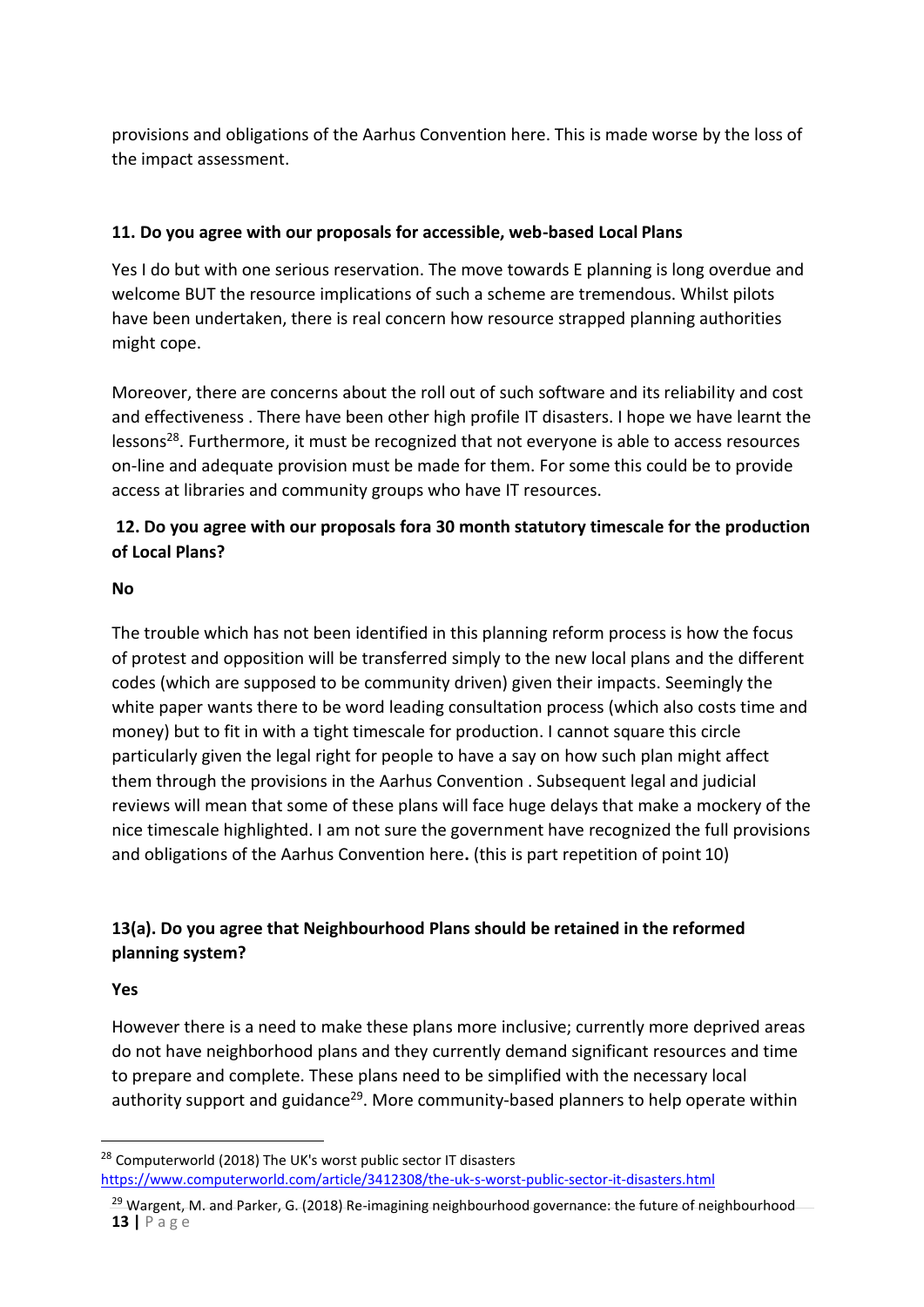these new planning reforms might be a useful vehicle to support this.

## **13(b). How can the neighbourhood planning process be developed to meet our objectives, such as in the use of digital tools and reflecting community preferences about design?**

As above more community based planning support would be welcome here. The use of village design statements provide a useful previous tool to learn from<sup>30</sup>. There is also a warning here in that not everything should necessarily be digital. Neighbourhood Plans should be prepared to suit the needs of residents.

## **14. Do you agree there should be astronger emphasis on the build out of developments? And if so, what further measures would you support?**

The ability for developers to sit on planning developments is problematic even if permission has been given. This is one of the chief blocks in the planning system rather than the failure to grant planning permission (which stands at 10%). For example in 2017-18, 382,997 applications were granted, which would be more than enough to meet the government target of 300,000 new homes a year<sup>31</sup>. Once a proposal is submitted then it should be delivered in 5 years reflecting a code with triggers for community infrastructure and services upfront as envisaged under the new levy.

# **15.What do you think about the design of new development that has happened recently in your area?**

[Ugly and poorly-designed]

I live in Rothbury and commute to Newcastle. I see on my route a whole raft of homogeneous boxes lacking style or design quality along the A1. This is not positive placemaking. Moreover, in Rothbury there seems to be a lot more houses but no change in the infrastructure and local services in what is a small rural centre.

## **16.Sustainability is at the heart of our proposals. What is your priority for sustainability in your area?**

planning in England. Town Planning Review, 89(4): 379-402.

<sup>30</sup> VDS for East Northamptonshir[e https://www.east](https://www.east-northamptonshire.gov.uk/info/200195/supplementary_planning_documents/66/supplementary_planning_documents/8)[northamptonshire.gov.uk/info/200195/supplementary\\_planning\\_documents/66/supplementary\\_planning\\_do](https://www.east-northamptonshire.gov.uk/info/200195/supplementary_planning_documents/66/supplementary_planning_documents/8) [cuments/8](https://www.east-northamptonshire.gov.uk/info/200195/supplementary_planning_documents/66/supplementary_planning_documents/8)

<sup>31</sup> BBC News New homes to get 'automatic' permission in England planning shakeup<https://www.bbc.co.uk/news/uk-53625960>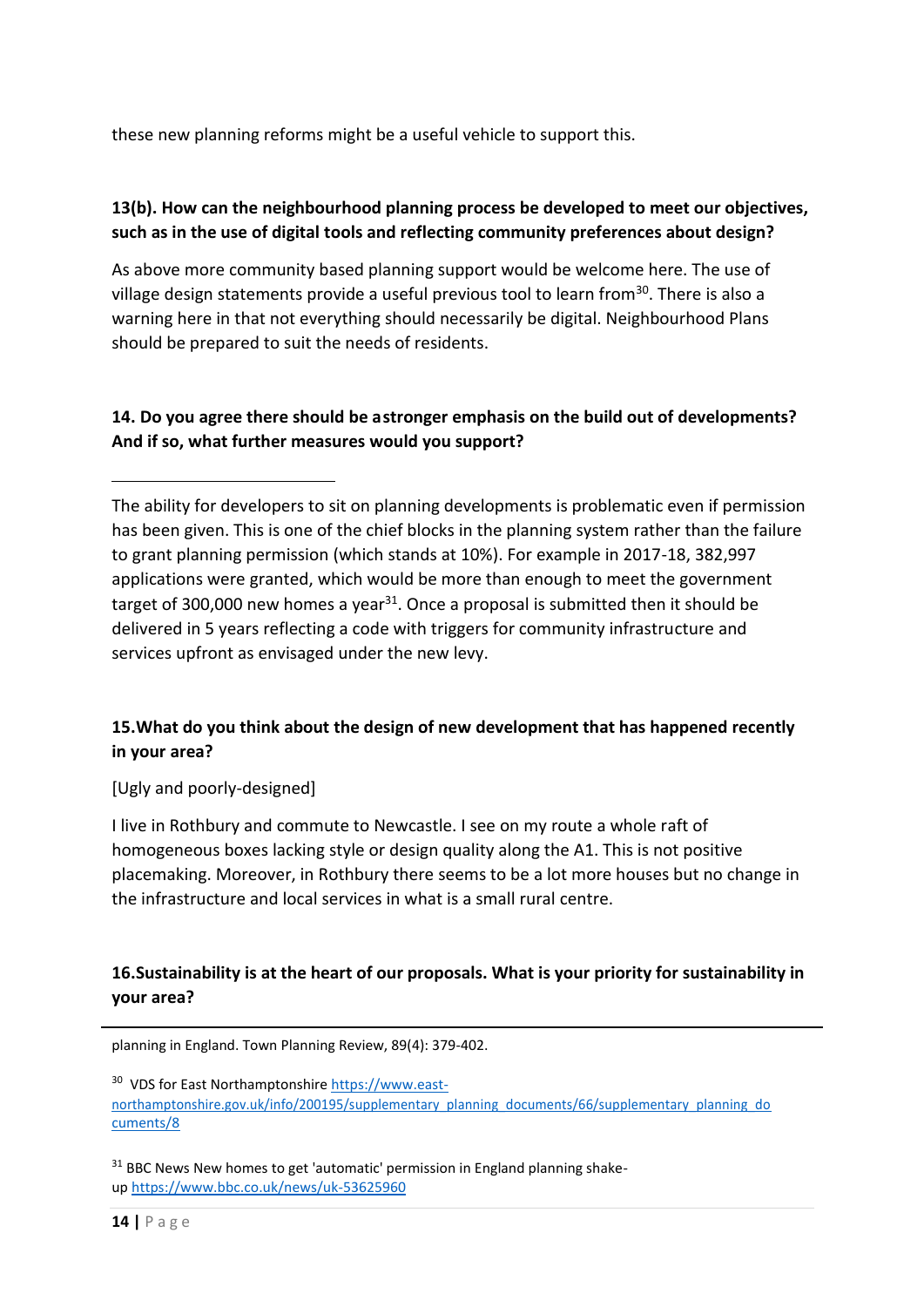I do question whether sustainability is at the heart of the proposals. No explicit definition is given in the white paper and Pillar one leads from the front with chief concerns over the pattern of development rather than the sustainable development and associated vision for the places. In recent work for the Planning Advisory Service workshops were held with ADEPT who challenged this approach based on economic development or housing numbers. The starting point is more about what kind of places do we want.<sup>32</sup>

I also favour using the UN Sustainable Development goals here to rethink and repurpose the planning system particularly with respect to its social justice principles which also were featured in the Prime Ministers foreword<sup>33</sup>. In my view this could and should lead to the creation of extra zones which go beyond the three of growth develop and protection.

## **17. Do you agree with our proposals for improving the production and useof design guides and codes?**

This section is too wooly and opaque to comment on as the devil is going to be in the detail. For me it is vital that the design guides and codes are integral parts of the local plan process and not seen as somehow separate. The idea that they are built up with required involvement by community is sound and good. I would further that and suggest an element of coproduction but resources need to be made available to achieve this. We need to move beyond consultation which is quite passive towards more active engagement. I worry too much planning consultation can be seen as a tick box exercise to support plans and police already made rather than a partnership to build plans collectively.

I am unsure what the design guide and code might look like. In zoning examples across the world they all look different and the white paper offers no real detail of the model that will be adopted. For many it may well be a rehashing of policies in existing local plans; however it has to be more specific and usable. Crucially it should have strength where "should" and ideally "must" replace "where appropriate". There is also a fear that the development becomes the focus and issues like the environment are bolted on more as cosmetics rather than treated as equal bedfellows from the start. Indeed this is a critique of the present system. Something that Building with Nature standards has tried to address<sup>34</sup>.

**18. Do you agree that we should establish a new body to support design coding and building better places, and that each authority should have a chief officer fordesign and place-making?**

<sup>&</sup>lt;sup>32</sup> Se[e https://mainstreaminggreeninfrastructure.com/outputs-page.php?strategic-planning-for-nature](https://mainstreaminggreeninfrastructure.com/outputs-page.php?strategic-planning-for-nature-conservation)**[conservation](https://mainstreaminggreeninfrastructure.com/outputs-page.php?strategic-planning-for-nature-conservation)** 

<sup>&</sup>lt;sup>33</sup> 23 UN Sustainable Development Goals https://www.un.org/sustainabledevelopment/sustainabledevelopment-goals/

<sup>34</sup> Se[e https://www.buildingwithnature.org.uk/about](https://www.buildingwithnature.org.uk/about)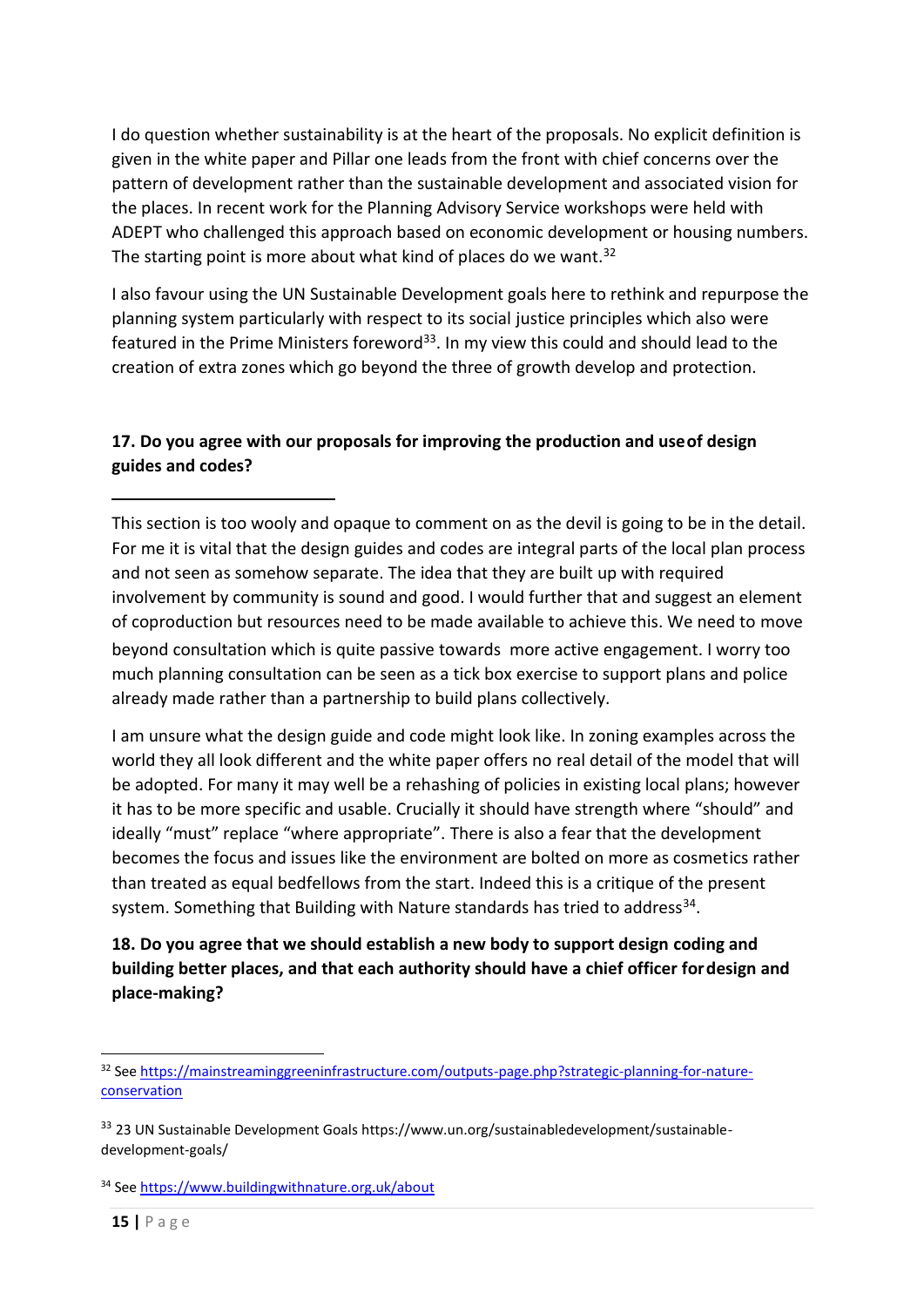### Yes

The implications on planning authorities for the design, production, delivery and enforcement of these new codes are immense. Thus investing in an agency to support thisis welcome. However, local authorities also need the necessary resources and that means surely more than one chief officer. The new infrastructure levy will raise some income but there will be a loss of income through usual planning applications pathways. This is a significant loss to local authority budgets. The IT implications, training and upskilling requirement is huge especially so when the two systems are running in parallel over the next few years.

## **19. Do you agree with our proposal to consider how design might be givengreater emphasis in the strategic objectives for Homes England?**

Much emphasis has been made on design in both NPPF (2012) and NPPF (2019) but I have seen no evidence of any project failed on design grounds alone. I worry here about the rhetoric rather than the reality. Permitted development has shown has design has been thrown out of the proverbial planning bathwater.,

# **20. Do you agree with our proposals for implementing a fast-track for beauty?**

In part.

To me there should be a fast track process for any development that can demonstrate excellence in design and taking account of wider landscape, biodiversity and green infrastructure aspects. Beauty is but one part here. Hence I would support accreditation schemes that have been peer reviewed, market tested with standards such as building with nature<sup>35</sup> and can be used to raise the standards in development. Here they necessarily go beyond beauty to include other multifunctional benefits. This is important to get developments which are beautiful but also multifunctional delivering ecosystem services.

**20 a Why is there on questions about climate change and biodiversity net gain, natural capital and its place in the planning reforms?**

I have included my own question here!

There are a whole raft of changes associated with the forthcoming environment Bill including mandating Net Biodiversity gain and also the issue of wider environmental gains and nature recovery networks. Tied up with green infrastructure, natural capital and ecosystem services, the environmental vocabulary has greatly expanded over recent years. This brings with it a challenge not only of understanding the individual terms themselves, but also how they interrelate to each other and then to the planning system. Traditionally

<sup>35</sup> <https://www.buildingwithnature.org.uk/about>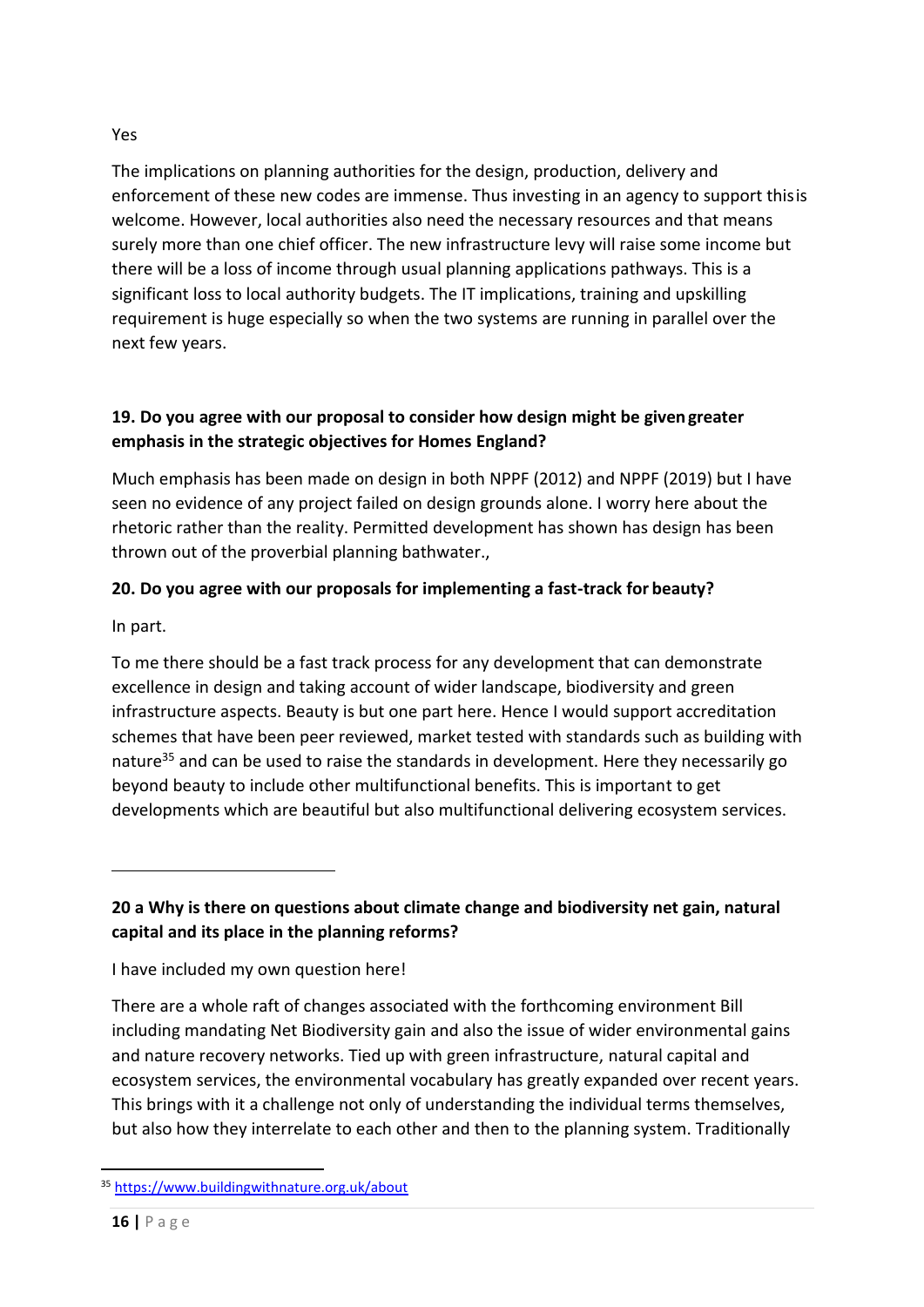this has been neglected with environmental concepts often considered separately and as bolt ons after other aspects of a project or plan had already been developed<sup>36</sup>. It is pertinent to reflect on how these terms fit within the planning reforms proposed here. For example, the HM Government 25 Year Environment Plan<sup>37</sup> was seen by MHCLG as a separate document to be read alongside the NPPF rather than incorporated within it<sup>38</sup>. I view this as a mistake with a need to ensure that these terms are embedded in the codes and local plans that are to be developed and permeate across all developments. Here the use of nature based solutions might be a useful and positive term to capture the power of nature as an asset rather than as a constraint which I fear is evident in the way the three zones in local plans are portrayed. However, more landscape scale proposals such as nature recovery networks and green infrastructure networks are interesting as they seem to "escape" or fall victim to the simple three fold zonal classification proposed. In such respects there may be a case for a landscape scale zone to take account of these more strategic concepts. I have produced a guide working with other professional bodies that seeks to do this<sup>39</sup>.

# **21. When new development happens in your area, what is your priority for what comes with it?**

I go back to my strongly held view that new development must not be disintegrated from a vision about placemaking and place keeping (not all development is about building new ; it may and should be about investing in what we already have and improving poorly designed places). As part of that vision I see the need for connecting development with community services, green and blue infrastructure and transport. This requires a more holistic approach to planning than currently I see in evidence and in these planned policy reforms. When new development happens in your area, what is your priority for what comes with it?

I go back to my original view that new development must tie in with a vision about placemaking and place keeping. (not all development is about building new ; it may and should be about investing in what we already have and improving poorly designed places. As part of that vision I see the need for connecting development with community services, green and blue infrastructure and transport. A more holistic approach to planning that currently I see in evidence. (this is a repeat; there appears to be a gap in question 21).

# **23(a). Should the Government replace the Community Infrastructure Levy and Section106 planning obligations with a new consolidated Infrastructure Levy, which is charged as a fixed proportion of development value above a set threshold?**

<sup>&</sup>lt;sup>36</sup> There is a whole gamut of evidence collected under my Mainstreaming Green Infrastructure project. See for example [https://mainstreaminggreeninfrastructure.com/outputs](https://mainstreaminggreeninfrastructure.com/outputs-page.php?GI_priority_challenges_workshopFeb17)[page.php?GI\\_priority\\_challenges\\_workshopFeb17](https://mainstreaminggreeninfrastructure.com/outputs-page.php?GI_priority_challenges_workshopFeb17)

<sup>37</sup> <https://www.gov.uk/government/publications/25-year-environment-plan>

<sup>&</sup>lt;sup>38</sup> Steve Quartermain (2017) MHCLG Chief Planner personal communication

<sup>&</sup>lt;sup>39</sup> Scott et al (2020) Understanding our growing environmental vocabulary in England Connecting Green Infrastructure, Natural Capital, Ecosystem Services and Net Gains within the English Planning System [https://mainstreaminggreeninfrastructure.com/project-page.php?understanding-our-growing-environmental](https://mainstreaminggreeninfrastructure.com/project-page.php?understanding-our-growing-environmental-vocabulary-in-england)[vocabulary-in-england](https://mainstreaminggreeninfrastructure.com/project-page.php?understanding-our-growing-environmental-vocabulary-in-england)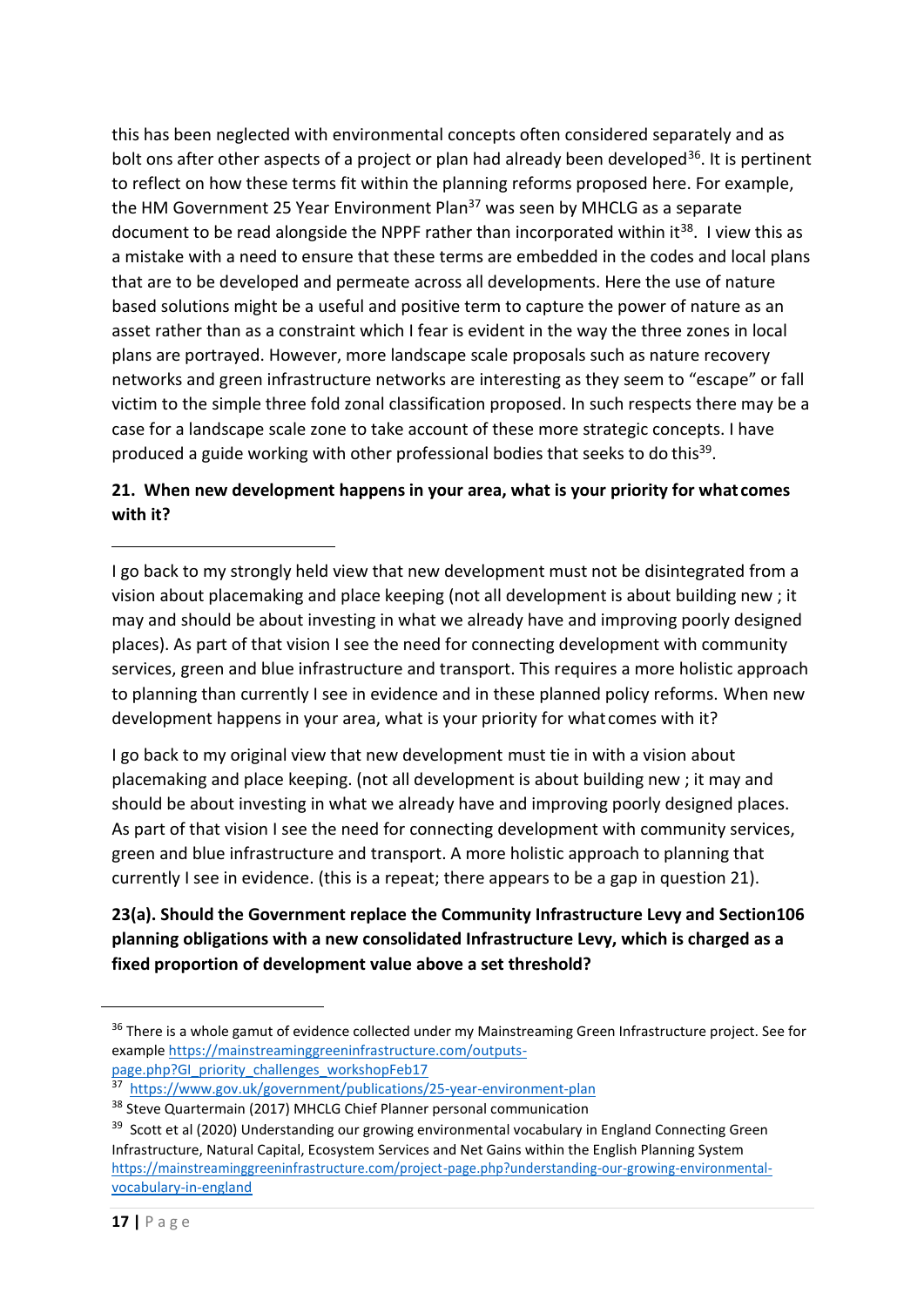This is a very complex issue; Section 106 agreements have been used extensively to secure green infrastructure developments and affordable housing related to a particular development, although this has been compromised by viability since 2012. Whereas CIL has been a more strategic concept used for a range of section 123 projects. More recently with the declaration of a climate emergency, this has moved nature based solutions and green infrastructure up the political profile.

Whilst having one tool at a flat rate is simple and attractive it does raise issues of the competing demands for its use and the resulting bun fight. After all it was a conservative collation government who introduced the community infrastructure levy and viability to add to section 106 agreements.

In my view we have never fully solved the betterment problem. There is still the issue of having need to address the community and environmental needs of an area. I fear that net biodiversity gain will be erroneously seen by some as somehow fulfilling the environmental needs. For me there is a need to have a list of actual projects rather than headings drawn up (with community support) and scored in terms of meeting SD as part of any new levy. This helps ensure that the money is spent wisely and not fed back into local authority and/or planning budgets.

## **23(b). Should the Infrastructure Levy rates be set locally?**

This is a difficult question to answer. One national rate would not capture the huge different in land value capture across the country and even within individual local planning authorities. I therefore tend to favour a locally set rate within national parameters.

## **23(c). Should the Infrastructure Levy aim to capture the same amount of value overall?**

It should be designed to capture more but set across the environmental and social domains. Infrastructure is more than just grey; it is blue and green with the ability to create innovative and cheaper nature-based solutions to present flooding, drought for example.

## **23(d). Should we allow local authorities to borrow against the Infrastructure Levy, to support infrastructure delivery in their area?**

Here the use of tax incremental financing is controversial but ultimately needed. This needs to be based on careful risk assessments learning the lessons from elsewhere. The deliverability of a proposal is key to realizing this.

## **24. Do you agree that the scope of the reformed Infrastructure Levy should capture changes of use through permitted development rights?**

No I think there is sufficient evidence to stop the permitted development rights being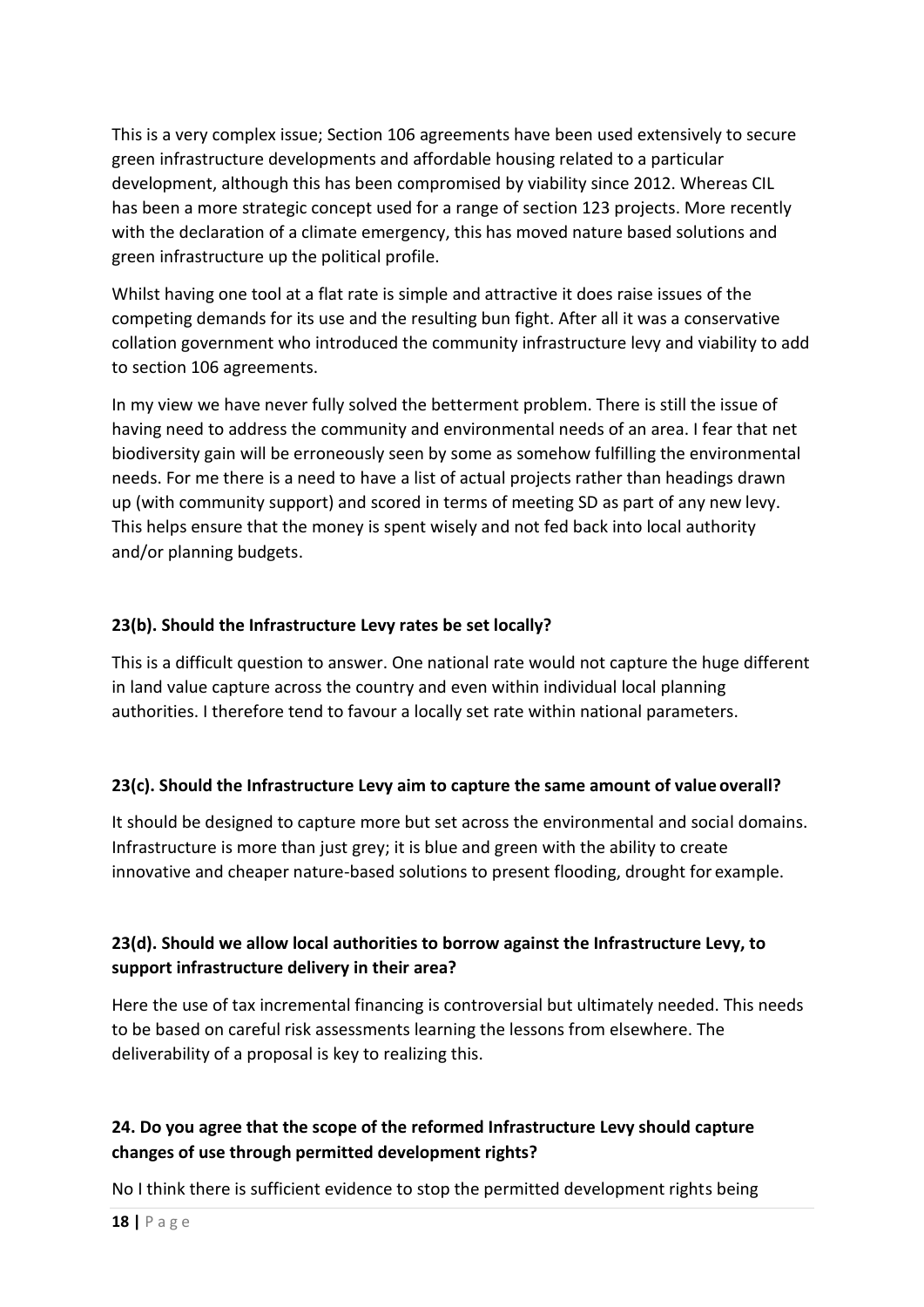extended. Research has highlighted the damage that PDR does to good planning. Both the NPPF 2 year on select committee report<sup>29</sup> and Ben Cliffords<sup>30</sup> work for MHCLG have cast al light on this. If the government feel duty bound to ignore evidence then the infrastructure levy should be applied to PDR.

# **25(a). Do you agree that we should aim to secure at least the same amount of affordable housing under the Infrastructure Levy, and as much on-site affordable provision, as at present?**

Yes

There is evidence also that the definition of affordable needs to change<sup>31</sup>. We have a crisis here and I believe as said earlier that the figure of 300,00 homes per year needs to be split into the different categories. There should be an affordable housing quota based on need.

# **25(b). Should affordable housing be secured as in-kind payment towards the Infrastructure Levy, or as a 'right to purchase' at discounted rates for local authorities?**

Not sure.

<sup>29</sup> CLG Select Committee 2015 Operation of the NPPF

<https://publications.parliament.uk/pa/cm201415/cmselect/cmcomloc/190/190.pdf>

<sup>&</sup>lt;sup>30</sup> Clifford et al Research into the quality standard of homes delivered through change of use permitted development rights

[https://assets.publishing.service.gov.uk/government/uploads/system/uploads/attachment\\_data/file/902220/](https://assets.publishing.service.gov.uk/government/uploads/system/uploads/attachment_data/file/902220/Research_report_quality_PDR_homes.pdf) [Research\\_report\\_quality\\_PDR\\_homes.pdf](https://assets.publishing.service.gov.uk/government/uploads/system/uploads/attachment_data/file/902220/Research_report_quality_PDR_homes.pdf)

<sup>31</sup> What is affordable housing House of Commons Librar[y https://commonslibrary.parliament.uk/research](https://commonslibrary.parliament.uk/research-briefings/cbp-7747/)[briefings/cbp-7747/](https://commonslibrary.parliament.uk/research-briefings/cbp-7747/) See also Adam Smith Institute 2020

[https://static1.squarespace.com/static/5b9675fc1137a618f278542d/t/5e784f7e087a892473a3ff8a/15849429](https://static1.squarespace.com/static/5b9675fc1137a618f278542d/t/5e784f7e087a892473a3ff8a/1584942982786/Making%2BHousing%2BAffordable%2BAgain%2B-%2BFull%2Breport.pdf) [82786/Making+Housing+Affordable+Again+-+Full+report.pdf](https://static1.squarespace.com/static/5b9675fc1137a618f278542d/t/5e784f7e087a892473a3ff8a/1584942982786/Making%2BHousing%2BAffordable%2BAgain%2B-%2BFull%2Breport.pdf)